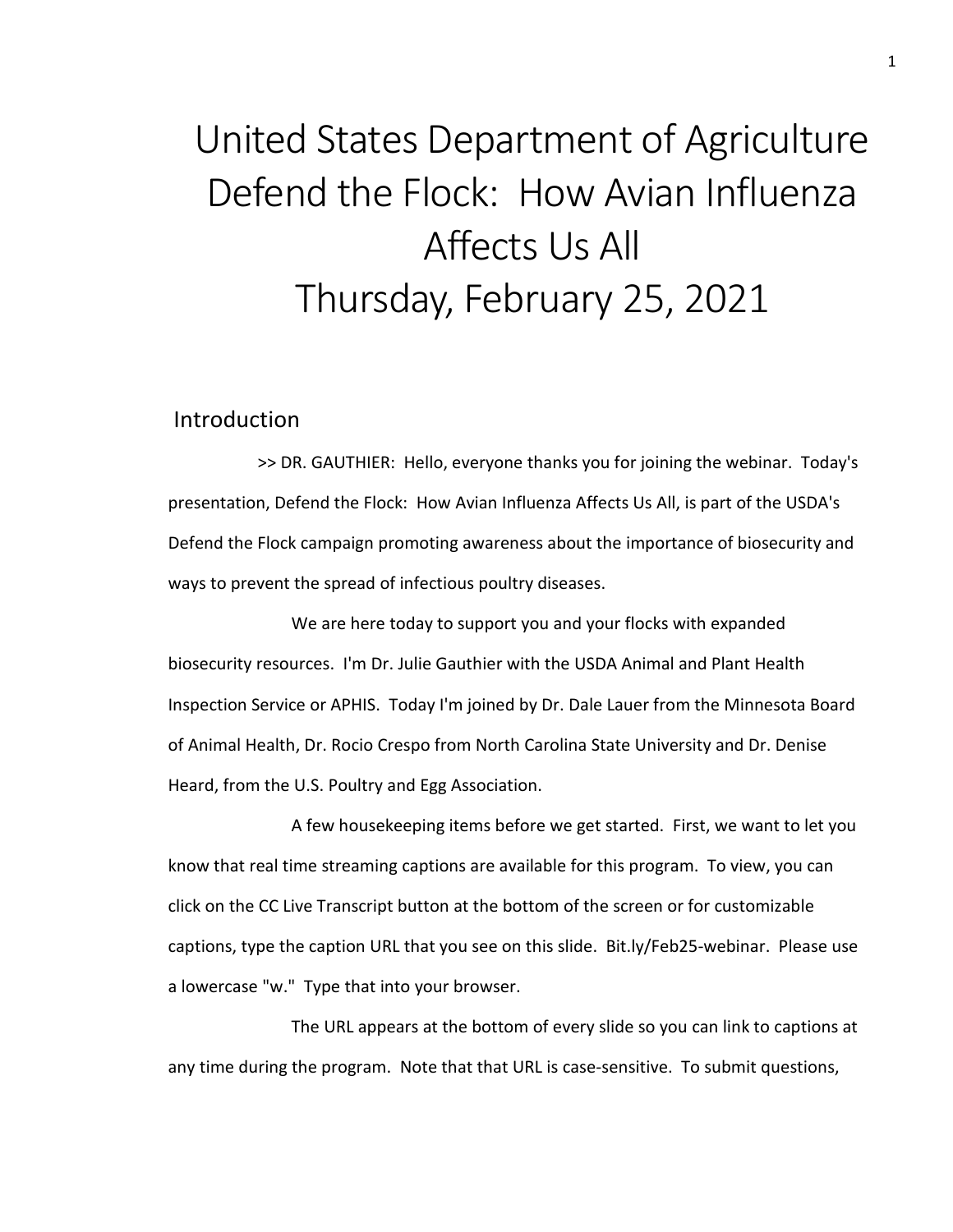click the Q&A button also located at the bottom of the screen. APHIS and our guests will answer all questions after the webinar has concluded.

The Q&A will be posted along with a recording of this webinar, on the APHIS website. Be sure to follow the Defend the Flock campaign on Facebook and Twitter to find out when the Q&A and recording are available. We'll share those online destinations at the end of the webinar.

Now we will take a few minutes to introduce ourselves. I'm Julie Gauthier. I have been part of USDA APHIS for 18 years and I work exclusively on poultry health programs. I'm a veterinarian and an epidemiologist. Until a few years ago, I operated a small family farm business raising heritage breed poultry.

Dr. Lauer, please tell us a little bit about yourself.

>> DR. LAUER: Well, thank you, Julie. My name is Dale Lauer and I'm a veterinarian with the Minnesota Board of Animal Health and have been with the board for more than 30 years. In my current position as assistant director for the board, I am the poultry program director in charge of all poultry regulatory disease programs in the state.

I'm a Minnesota native, a Golden Gopher graduate receiving my bachelor and DVM from the University of Minnesota. I have been involved with all aspects of the National Poultry Improvement Plan in Minnesota, served as the official state NPIP contact for Minnesota and have also worked with the NPIP nationally, stationed at the Minnesota poultry testing laboratory which is really a unique arrangement with the board laboratory testing functioning and regulatory poultry activities on one site in one building. I also serve as the chair of the Minnesota Emergency Disease Management Committee and have been involved with many avian influenza surveillance and response activities in Minnesota.

I'm happy to be part of this webinar and being able to share some of my experiences with avian influenza.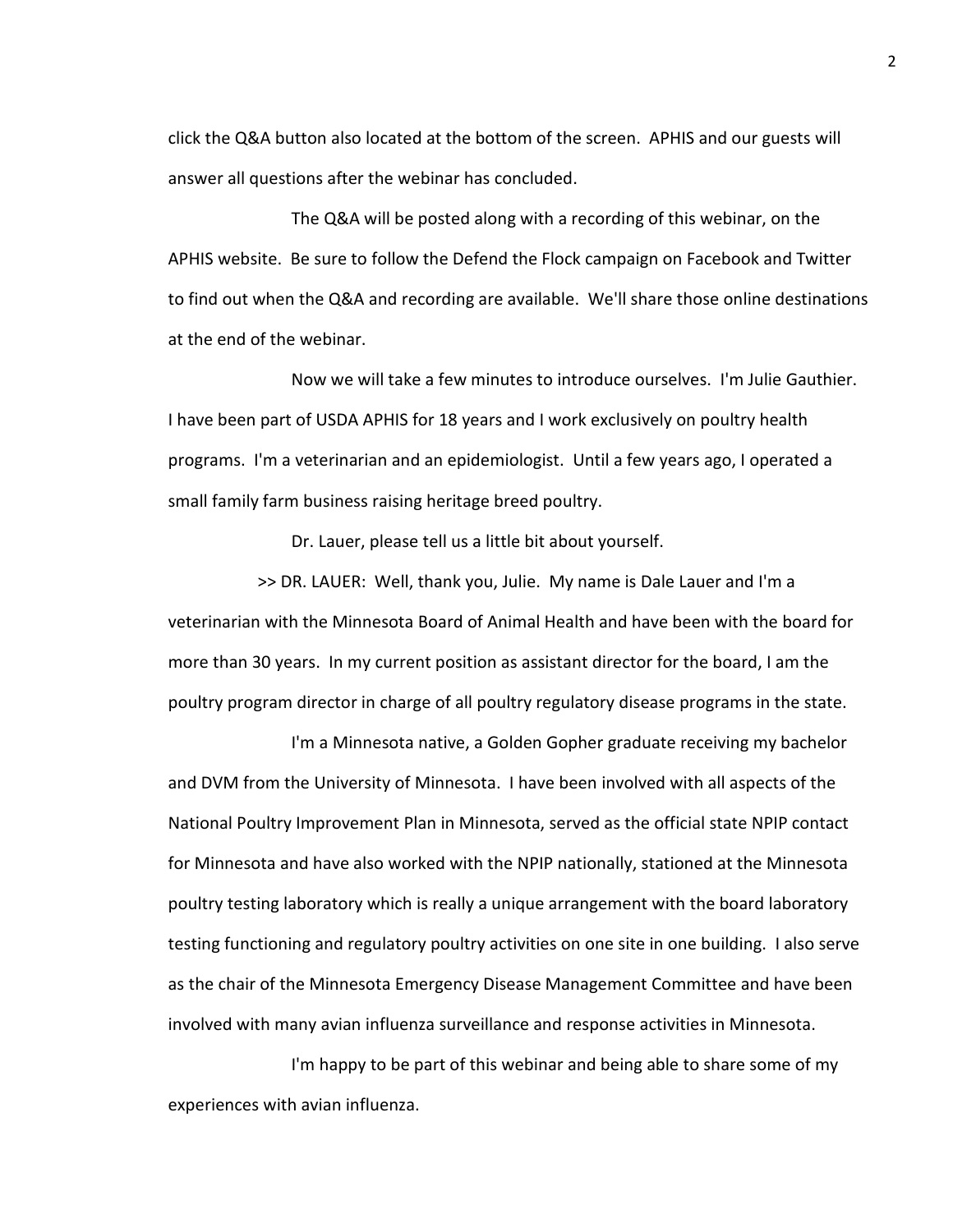>> DR. GAUTHIER: Thanks, Dr. Lauer. Dr. Crespo, please tell us about yourself.

>> DR. CRESPO: Sure, thank you, good afternoon, everyone. I'm originally from Spain where I became a veterinarian. After a short time of practicing there, I moved to Canada to pursue advanced studies in poultry. I have worked as a poultry diagnostician for the California animal health and food safety lab for a little over ten years.

Then I moved to Washington State where I joined the avian diagnostic lab. I have been trained in foreign animal diseases and also fortunately or not have firsthand experience with both most scary diseases of poultry, virulent Newcastle diseases and Highly Pathogenic Avian Influenza. About three years ago, my family and I moved to North Carolina state.

At North Carolina state University I am the poultry program coordinator for the veterinary students and manage the post veterinary professional training program.

I organize and manage the mobile poultry clinic at the university. This clinic serves small producers in North Carolina and it is used as another training tool for veterinary students. I am honored to be part of this seminar today.

>> DR. GAUTHIER: Thank you, Dr. Crespo. Dr. Heard, please tell us about yourself.

>> DR. HEARD: Thanks, Julie. And good afternoon, everyone. I'm Dr. Denise Heard, and I serve as the director of research programs for the U.S. Poultry and Egg Association, also called USPOULTRY. USPOULTRY is the world's largest and most active poultry organization. The association progressively serves its poultry and egg members through research, education, communications, and technical services.

Our research grants program encompasses all segments of the broiler, turkey, and commercial egg operations, funding over a million dollars' worth of poultry research each year. I am a triple Bulldog having received my bachelor's degree, Doctor of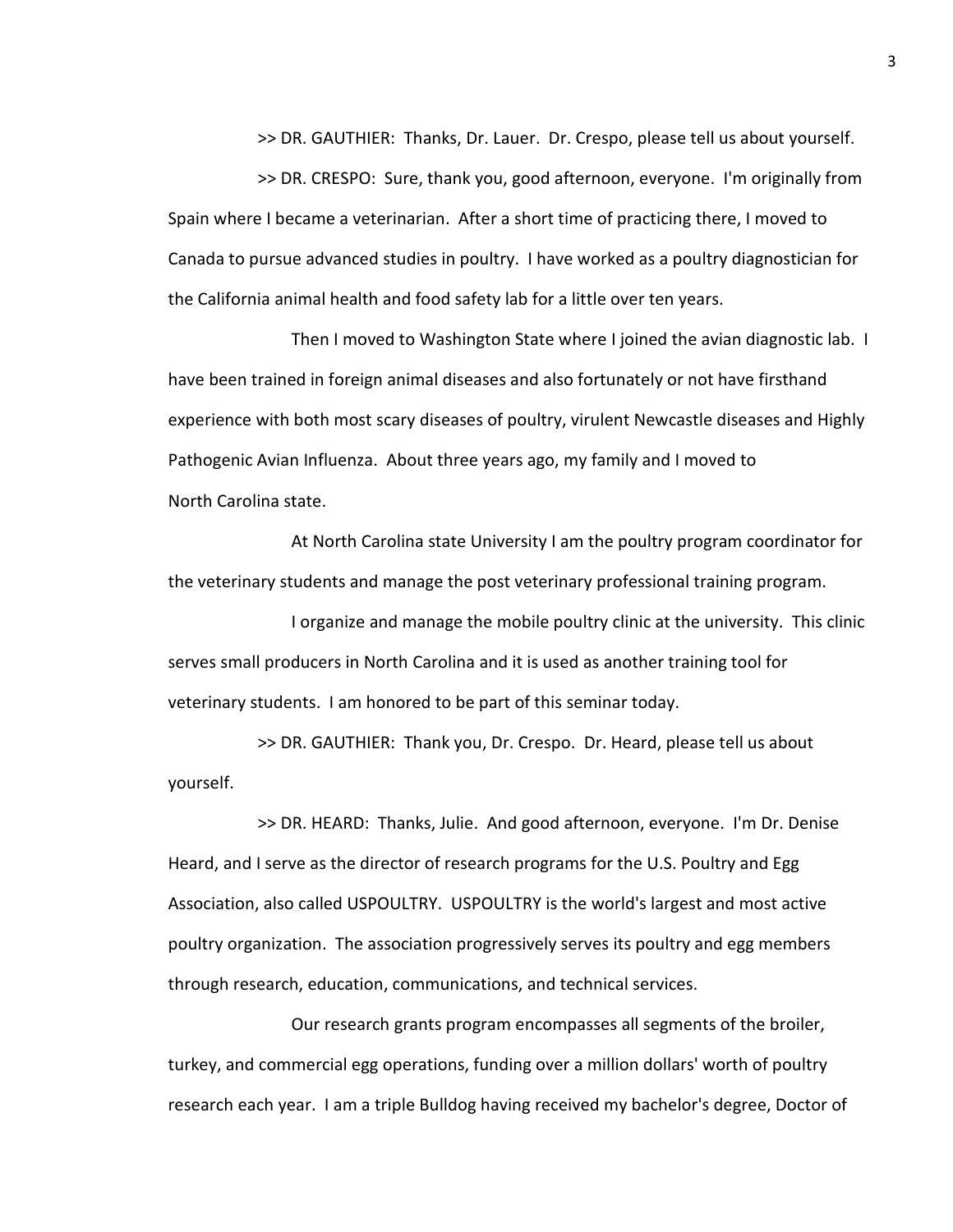Veterinary Medicine and a masters of avian medicine all at the University of Georgia. Prior to my current position, I served as the senior coordinator for the USDA National Poultry Improvement Plan for nine years.

I am delighted to be participating in the webinar today.

### Avian Influenza

>> DR. GAUTHIER: Thank you, Dr. Heard. The USPOULTRY industry is one of the largest in the world and it's an important sector of our agricultural economy. We also have a long, rich heritage of raising backyard poultry in the United States and many of us enjoy keeping a family poultry flock for a combination reasons, fun, competition, tradition or a little income.

Disease outbreaks such as avian influenza led to devastation of our flocks and may result in job and financial losses, quarantines that limit trade and increased prices or decreased availability of eggs, poultry meat and other poultry products.

Through the Defend the Flock program, we encourage you and all flock owners to prepare for poultry disease outbreaks and make biosecurity an everyday practice. Biosecurity means using all your available methods to keep diseases and the germs they carry away from birds, property, and people, and turning these methods into your everyday habits.

Keeping birds safe from infectious disease is a top priority and it's a responsibility for all owners, growers, workers, and enthusiasts who raise poultry successfully.

I want to emphasize that biosecurity can protect your flock not only from rare and terrible diseases like highly pathogenic avian influenza, but also from more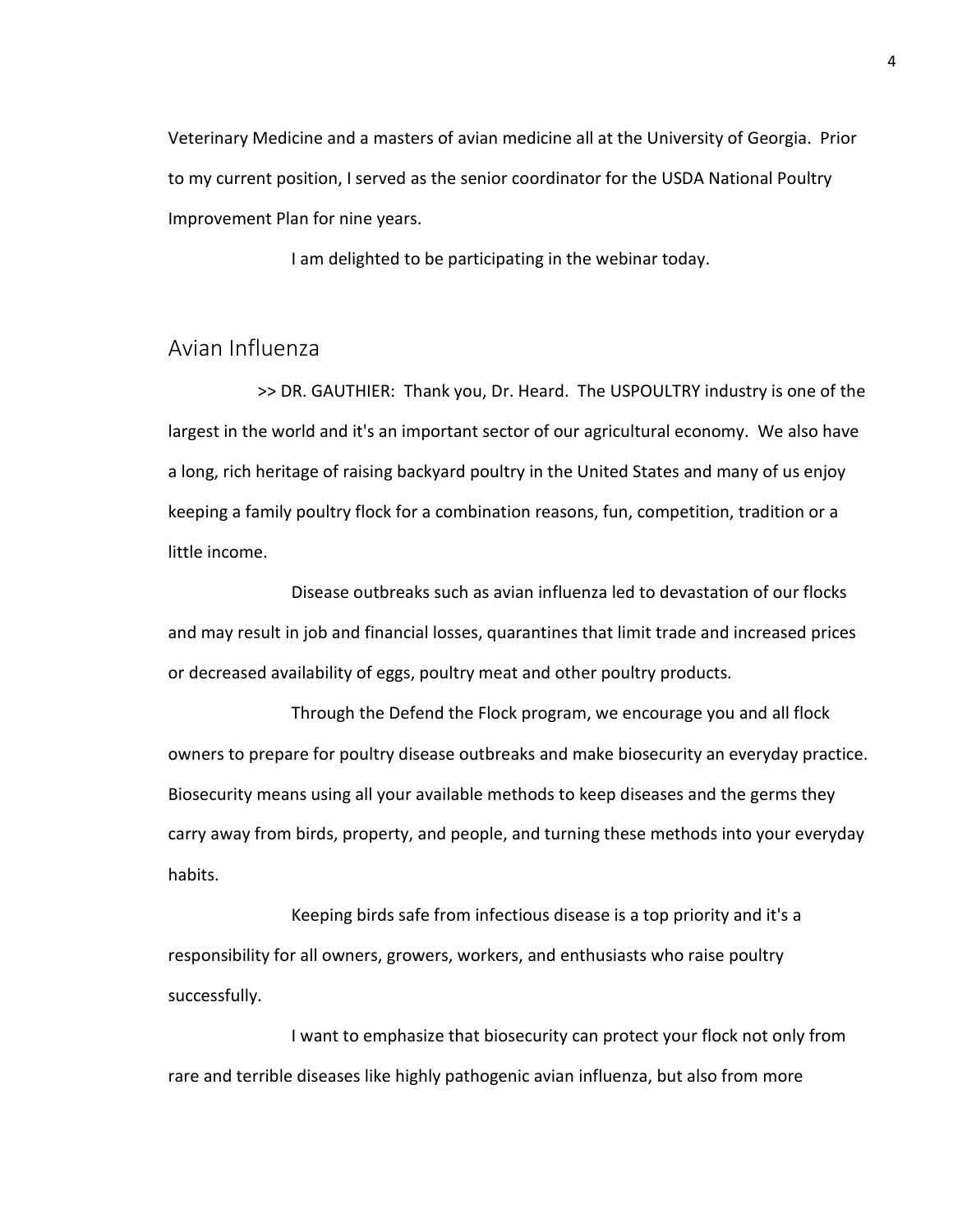common conditions that are a drag on our bird's well-being and productivity.

Fortunately, most flock keepers have never experienced a serious outbreak of poultry disease and hopefully with good fortune and good biosecurity, you never will. My guests and I want to show you firsthand how devastating poultry disease outbreaks can be to poultry keepers and their communities, and to inspire you to keep up your biosecurity practices to prevent the consequences that you are about to hear.

We will talk about the disease that my guests and I are most concerned about, that's highly pathogenic avian influenza, or HPAI for short. This disease is caused by influenza viruses that can easily infect poultry and a variety of other birds.

These viruses can occasionally infect animals other than birds and in rare cases, infect people. In recent years, the avian influenza viruses that started the outbreaks in the United States, they were introduced to domestic poultry flocks by wild migratory birds. After the introduction, the virus spread to domestic flocks in a variety of ways usually involving people's activities.

Infected birds shed HPAI virus from their eyes, nose, and mouth and spread the virus directly from bird to bird. The virus can remain alive for a short time on surfaces of things that infected birds have contaminated like transport crates or shovels or your hands, and those contaminated things can carry the virus to another flock of birds.

HPAI makes the entire flock sick, nearly 100 percent of birds will show signs, and the mortality rate is, the death rate is very, very high, nearly 100 percent of the flock might die.

Early on in the disease, sick birds are lethargic, depressed, and eating or drinking less. They might sneeze or have runny eyes or nose and develop swelling on their combs and wattles. Purple bruising might be seen on nonfeathered parts of their body. There is no treatment for HPAI and the most effective way to respond to the infection is to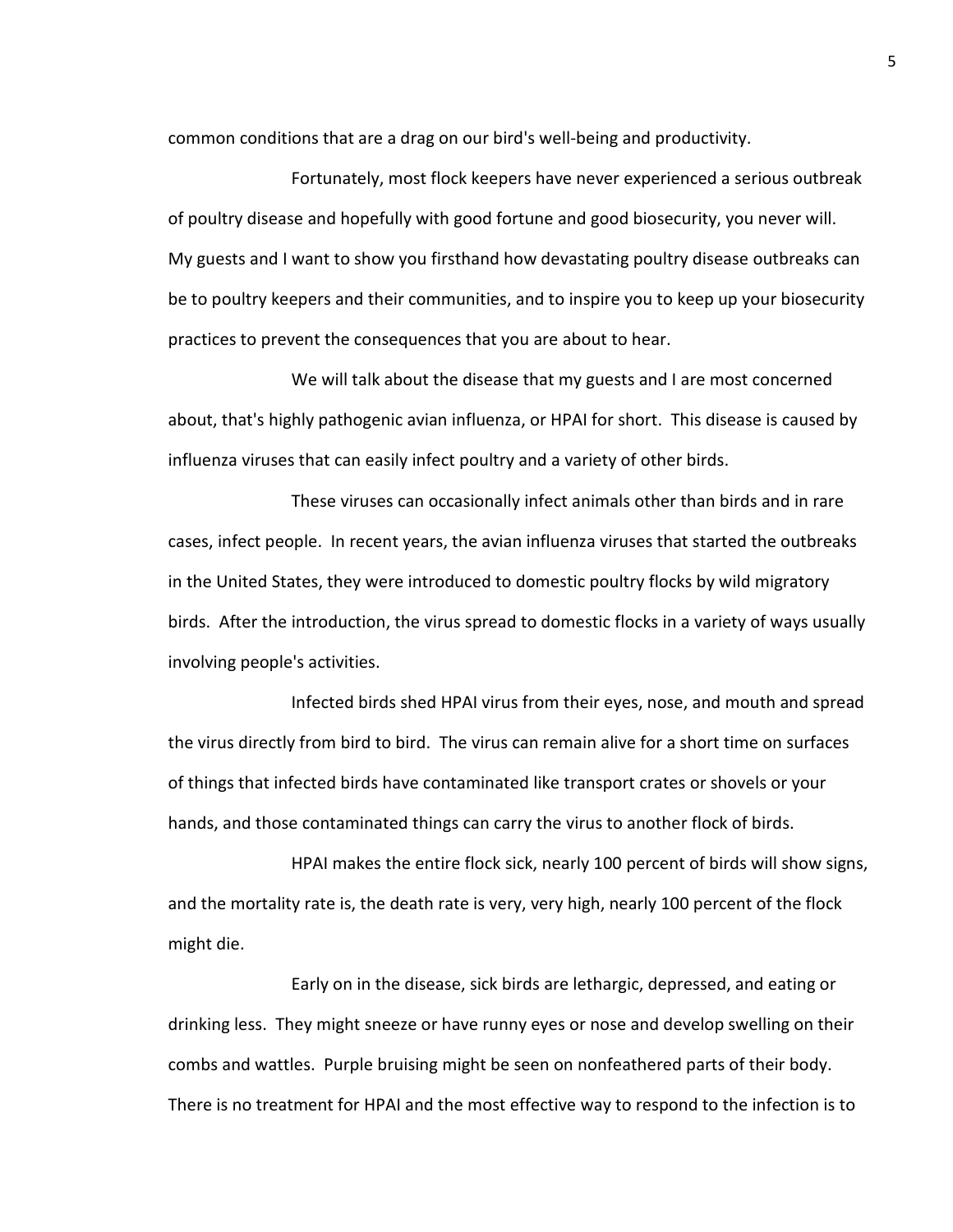depopulate the flock to quickly end the bird suffering and stop the virus from reproducing and spreading to another flock.

#### Commercial Poultry

Dr. Dale Lauer witnessed these signs in many turkey flocks in Minnesota in 2015 during the worst HPAI outbreak the United States has ever seen. I asked him to share his experience and his views about biosecurity being the key to preventing this from happening again. Thank you for speaking with me today, Dale.

Over the years, Minnesota has been associated with influenza and poultry. Why is that?

>> DR. LAUER: Well, Julie, Minnesota is known across the country as the land of 10,000 lakes which is good for the public in terms of recreational activities. However, for poultry producers, especially turkey growers, often these lakes, potholes and nesting areas are near major poultry production areas.

As the number one turkey production state in the country, this presents some unique disease issues. Minnesota is also a major wild bird migratory route, and as a result of influenza viruses being transmitted by wild migratory birds, it is a reality that growers need to deal with.

>> DR. GAUTHIER: And how has Minnesota handled these influenza introductions?

>> DR. LAUER: Well, Minnesota has experienced numerous introductions of influenza in domestic poultry, mostly commercial turkeys. The turkey industry has learned many lessons regarding influenza introductions, some tough lessons, some from the school of hard knocks.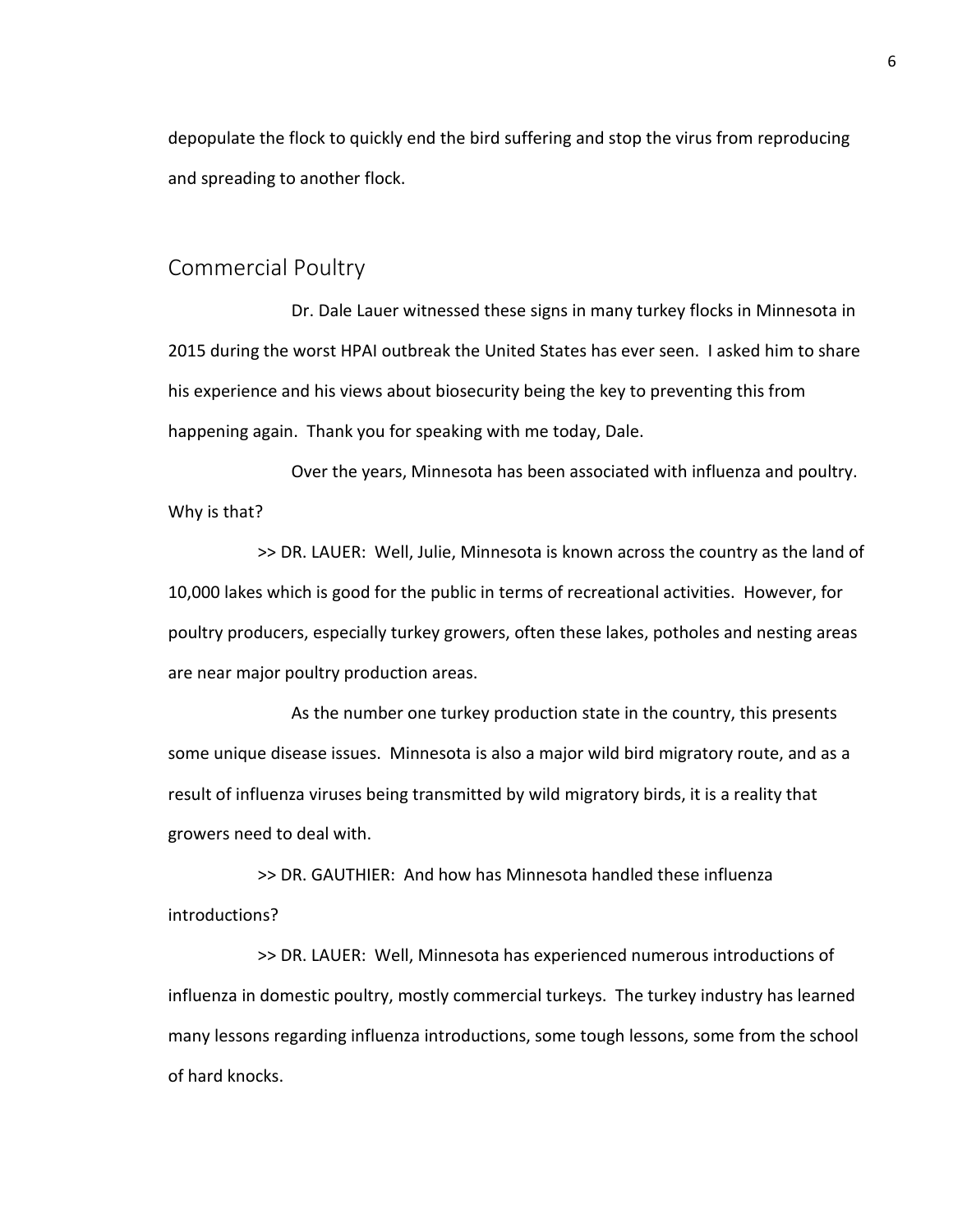Prior to the adoption of the LPAI surveillance and response programs with the National Poultry Improvement Plan, surveillance and response were led by the industry. What began as an industry only surveillance and response program eventually became a cooperative effort between Minnesota's turkey industry, the board, and researchers at the University of Minnesota.

The term "responsible response" was coined. This response included year-round surveillance of all turkey flocks being marketed, sharing that information with industry partners so that they can take appropriate action and other efforts to ensure that influenza viruses do not continue to circulate.

With the National Poultry Improvement Plan pathogenic avian influenza program and Emergency Disease Management Committee, the response in Minnesota and other states became a more formal written state response plan. In either case, the industry is familiar with working with the board on an avian influenza surveillance and response program.

>> DR. GAUTHIER: You and I worked together in Minnesota in 2015 to respond to that largest outbreak of HPAI in U.S. history. Can you describe what was going through your mind when you received that first call confirming an infection in a Minnesota poultry flock?

>> DR. LAUER: Well, yes, I do! We had convened our first meeting of the Emergency Disease Management Committee or EDMC in January of that year. And were tracking reports of HPAI in wild birds and domestic poultry flocks on the West Coast and Canada.

As we do every year, the week began planning for the next authorized poultry testing agent course. The board trains individuals to assist with sample collection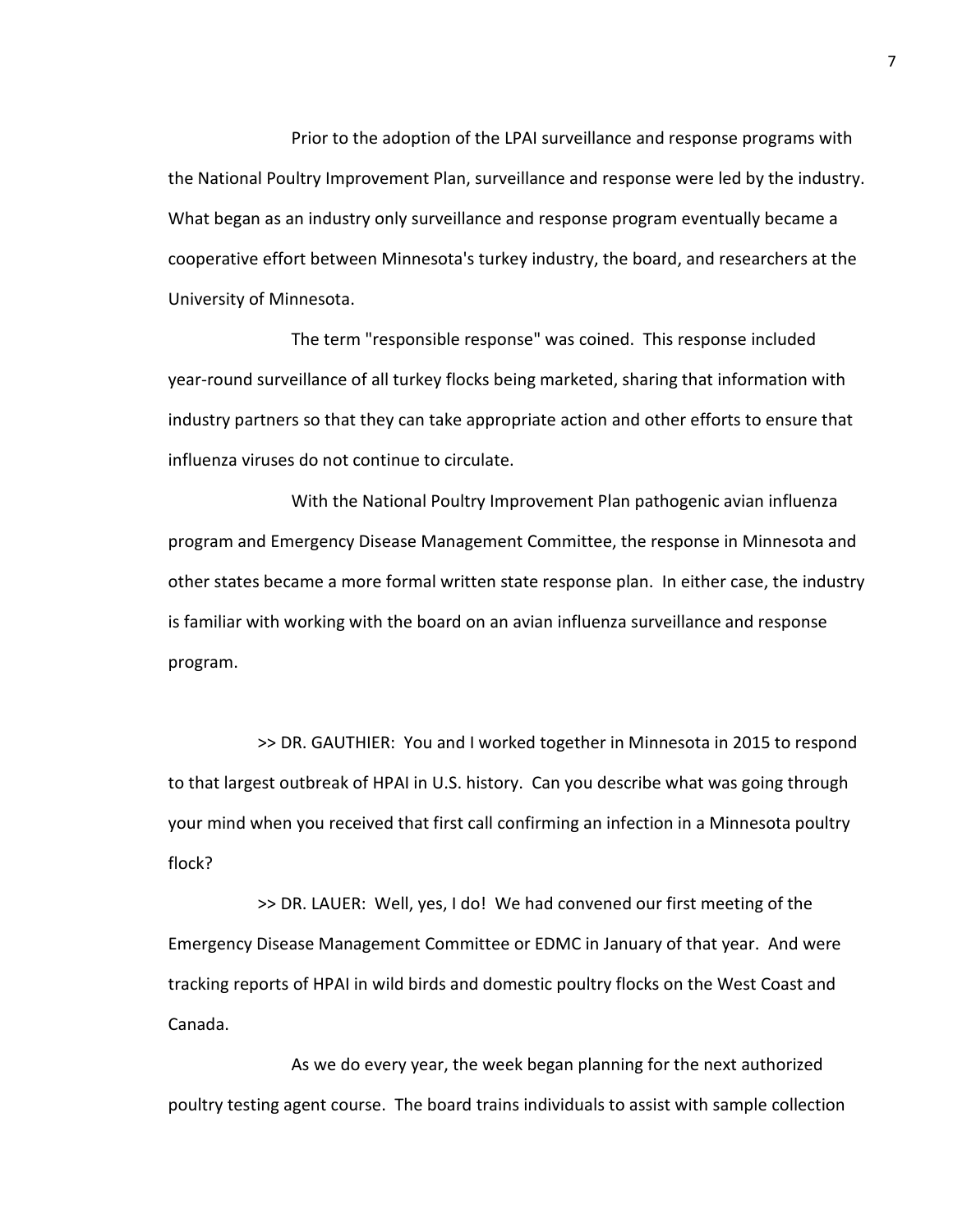and testing in the field. I distinctly remember that Monday morning, the first week in March when a lab technician delivered samples from a turkey breeder replacement flock in West Central Minnesota that was experiencing some significant mortality over the past seven to 10 days.

After additional samples were collected and the board had confirmation from the National Veterinary Services Laboratory in Ames, things changed quickly. Cancellations were made. The EDMC board and USDA staff were contacted and our Incident Management Team was stood up. We met and worked from the emergency operations center located at the Kandiyohi County Law Enforcement Center in Willmar.

I had worked with the EOC director before, the EDMC had met at that facility earlier and we were quite familiar with this resource. In retrospect, this was an important component of the response as the event continued. It was my hope, truly my hope that this was a once and done. With no additional cases for three weeks, I was wondering, could this be true?

Unfortunately, not! We were now dealing with a foreign animal disease, HPAI.

>> DR. GAUTHIER: And how did your response change as you continued to identify those positive flocks?

>> DR. LAUER: Well, Julie, after the first confirmation from NVSL and after three weeks with no new cases, the event began to take off. In late March while I was at an outstate meeting with board and USDA field staff, I received calls from two poultry veterinarians that I had worked with for many years.

I became alarmed when these reports came from two different companies, two commercial turkey premises 60 miles apart, one located in central Minnesota and the other in Southwest Minnesota. Two different geographic locations.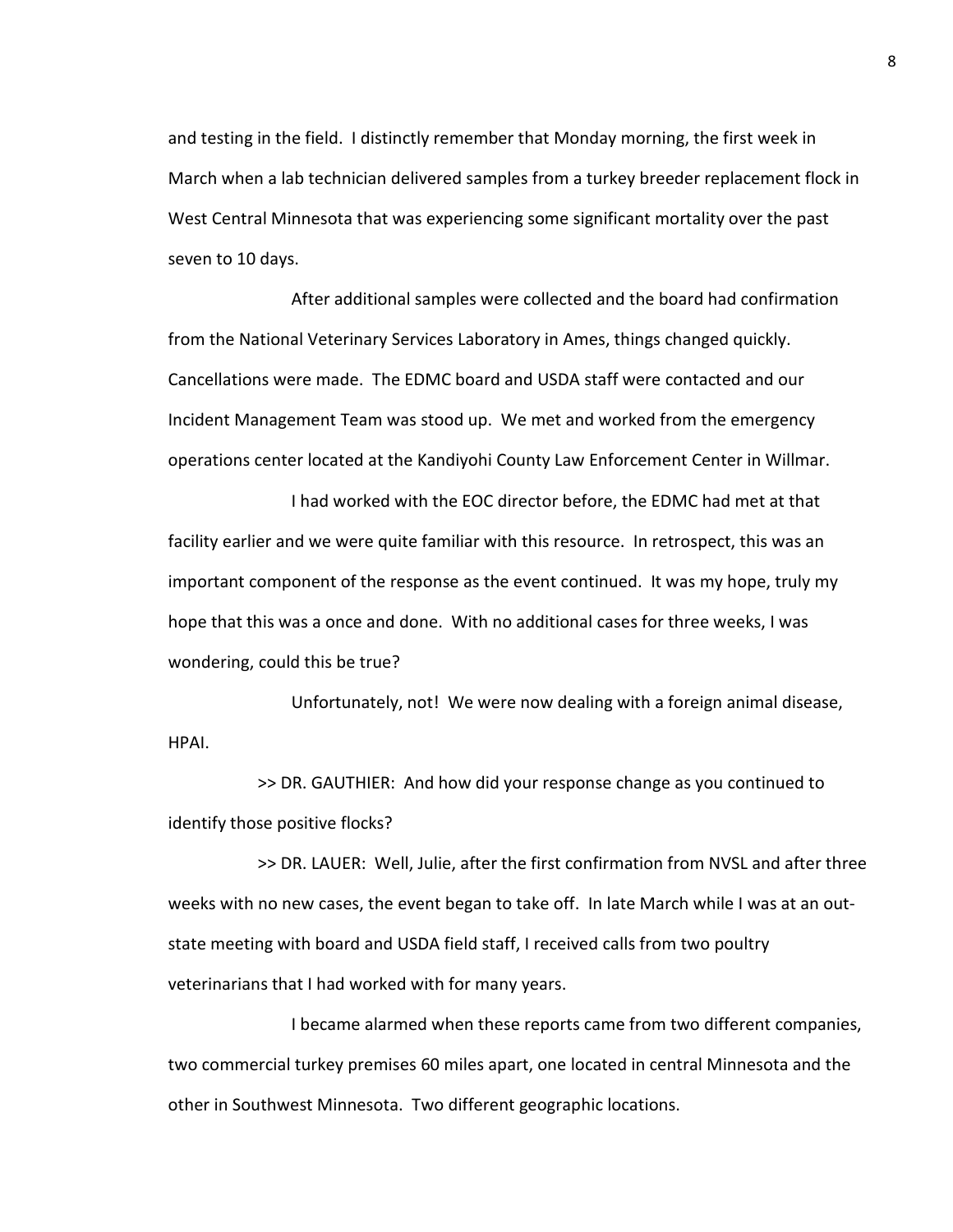The clinical signs of extreme depression were reported by both. I think I've got it, they said. So, this was our second and third commercial turkey flocks with HPAI which we could have handled better, but we had a delayed diagnosis, depopulation and response efforts.

However, this was not a lack of effort but truly a lack of resources and knowledge of HPAI. Minnesota was learning and dealing with a foreign animal disease. The EOC was moved to the Stearns county Law Enforcement Center as now the virus had moved into one of our major poultry production counties.

Suddenly, testing, test supplies, depopulation equipment, Kifco units, control zones, permitted movement became terms we soon were very familiar with. In April as positive flocks continued to be added we suspended activities for the Easter holiday weekend. The however, that was short lived as Easter Sunday found me in the twin cities for yet another EOC relocation. A USDA incident management team was requested, positive cases continued across the state.

On April 23, 2015, Governor Mark Dayton declared a peacetime state emergency. It happened to be my birthday. Happy birthday, Dale! In late April, the first commercial chicken layer flock was identified with HPAI. When all the flocks were accumulated and identified, HPAI was identified in 23 of the 87 Minnesota counties.

State veterinarian Bill Hartman at the time was quoted as saying Minnesota was ready for a tornado, but not a tsunami. And the media requests, as you probably would expect, continued asking - what is happening?

>> DR. GAUTHIER: What did those turkey growers tell you about how their birds looked and acted when they suspected they were infected with avian influenza virus?

>> DR. LAUER: Well, Julie, I talked to a lot of growers, and I received a lot of voice mails and certainly these were dark times. The overwhelming response that I heard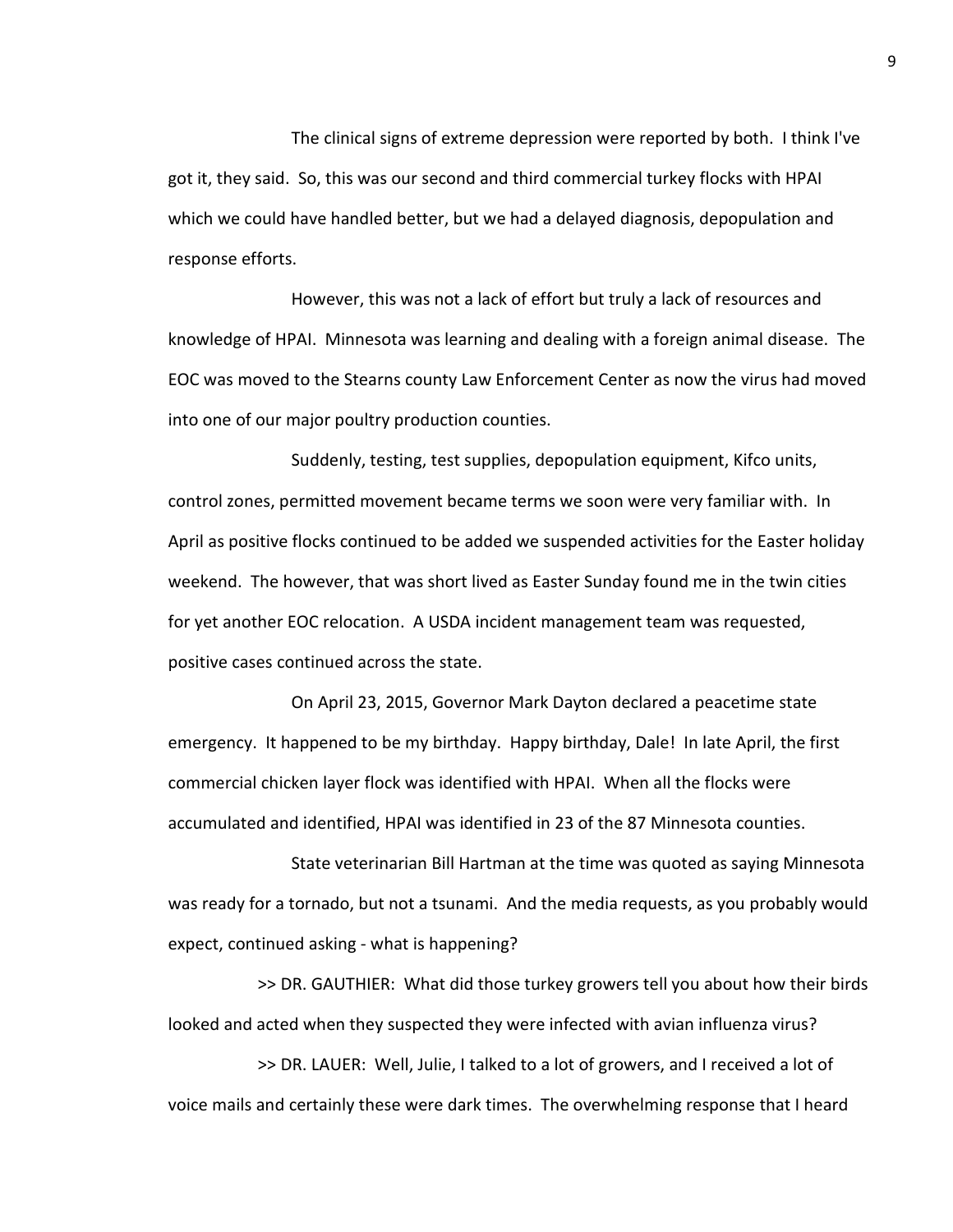from turkey growers was, I think we have it. This was followed by a description of extreme flock depression, flocks quiet with increasing mortality. Growers would tell me they opened the door to the barn for chores and then close it immediately and call the board.

A producer would report, they just don't look right. In the morning, there's always lots of chattering, running, flying, and jumping. But there was none of that. It was just complete silence. And these were experienced turkey growers who know turkeys and keep constant watch over their birds. They would call supporting each other if they knew of someone else who was affected, wondering which farm would be next and will I get it?

We all became pretty good at texting, those days. Producers would be texting each other at 4:00 in the morning or late at night in their barns or in their offices. You know, nobody was getting too much sleep. You know, you would sleep out of sheer exhaustion and the moment you would wake up, your mind would start up again another day.

>> DR. GAUTHIER: I remember you spent a lot of time on the phone with turkey growers and flock veterinarians. They were very stressed during that outbreak. What were they telling you? What was happening to them and what were their fears?

>> DR. LAUER: Well, the first question was, will I be next? Am I going to lose everything? And who will help me if my flock is positive? We have been through tough times, but this is the worst. We are really struggling with this unprecedented event, avian influenza health experts at the University of Minnesota told us. We are in a situation where we answer one question and come up with 16 more.

However, not all producers were affected, and those who were not, how do we keep business going for those growers, for those companies that were not affected?

Fortunately, poultry supply plans, risk-based plans were being used to keep commerce going. Early in the event when the EOC was moved back to Kandiyohi County, I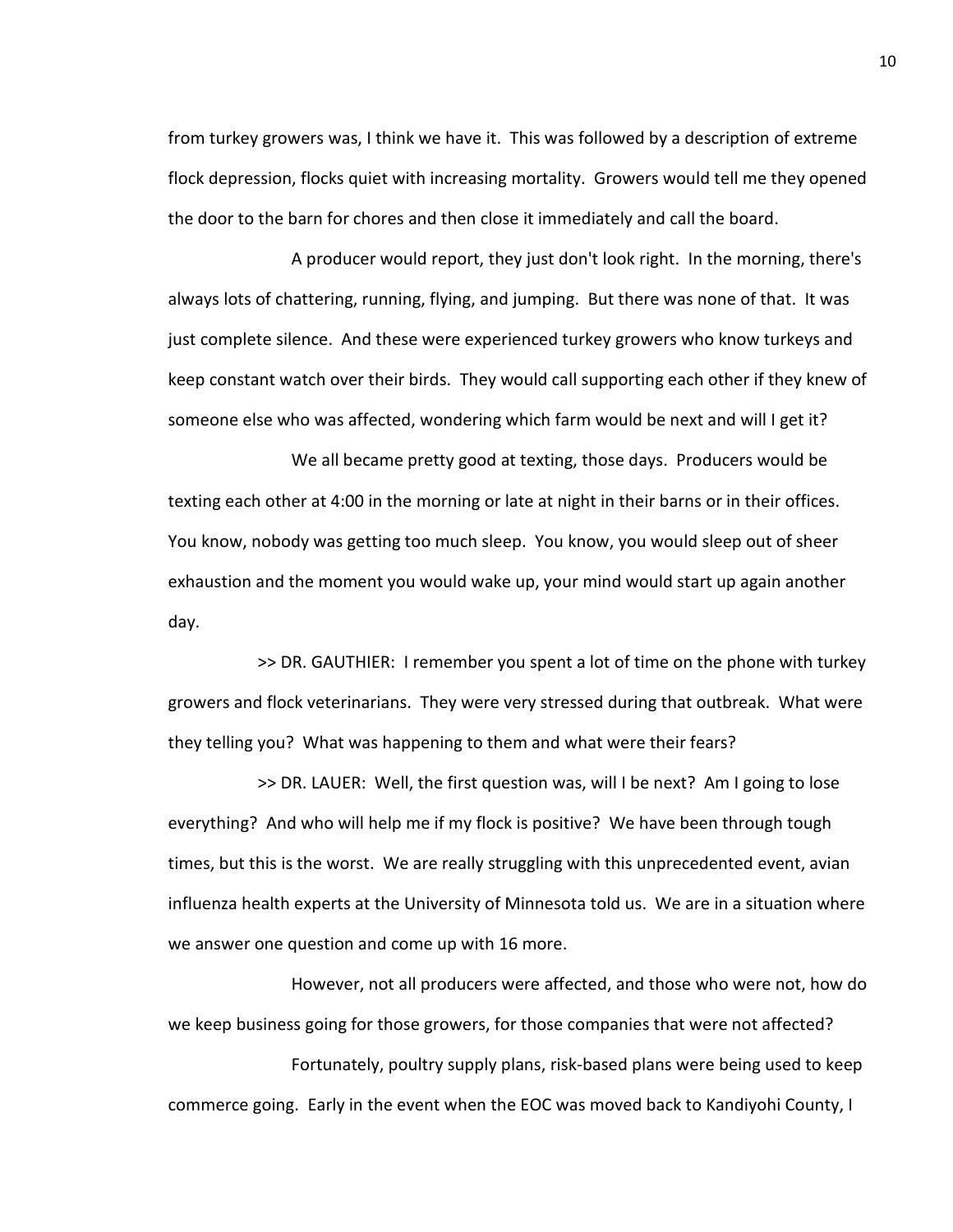was sure to make sure that our poultry industry veterinarians and commodity group representatives became part of the response at the ground level.

Their input, comments, and presence were extremely helpful as problems were discussed and as the event continued. You know, Julie, often it comes down to communication, cooperation, and collaboration.

>> DR. GAUTHIER: The outbreak was so widespread in certain Minnesota counties that the whole community was affected. What were the consequences of the outbreak for people who didn't own or care for poultry in those affected areas?

>> DR. LAUER: You know, when people would call or even when I would visit with people in the community, you know, questions like is my food safe? Where are all the eggs in the grocery store? And will I catch bird flu from the turkeys? If I'm a farm employee, should I go to work on the farm?

And what are all these people showing up in white suits in Kandiyohi County? You know, with breeder and commercial turkey flocks being put down, what is the impact for growers if no poults are around or being produced? Is unemployment looming on the horizon? On May 15, 2015, the Minnesota Poultry Exhibitions that included the Minnesota State Faire were canceled for the 2015 season.

It certainly was a big letdown for those who had a visit to the State Fair in 2015 in their plans.

I believe that when Governor Dayton declared a peacetime state of emergency, the citizens of Minnesota realized the significance of this event. To Minnesota agriculture and to the Minnesota poultry industry. Members of the legislature came together with the governor to free up state resources to combat HPAI, but they also provided financial support to renovate the MPTL, providing a testing option for producers and veterinarians at a laboratory in out-state Minnesota.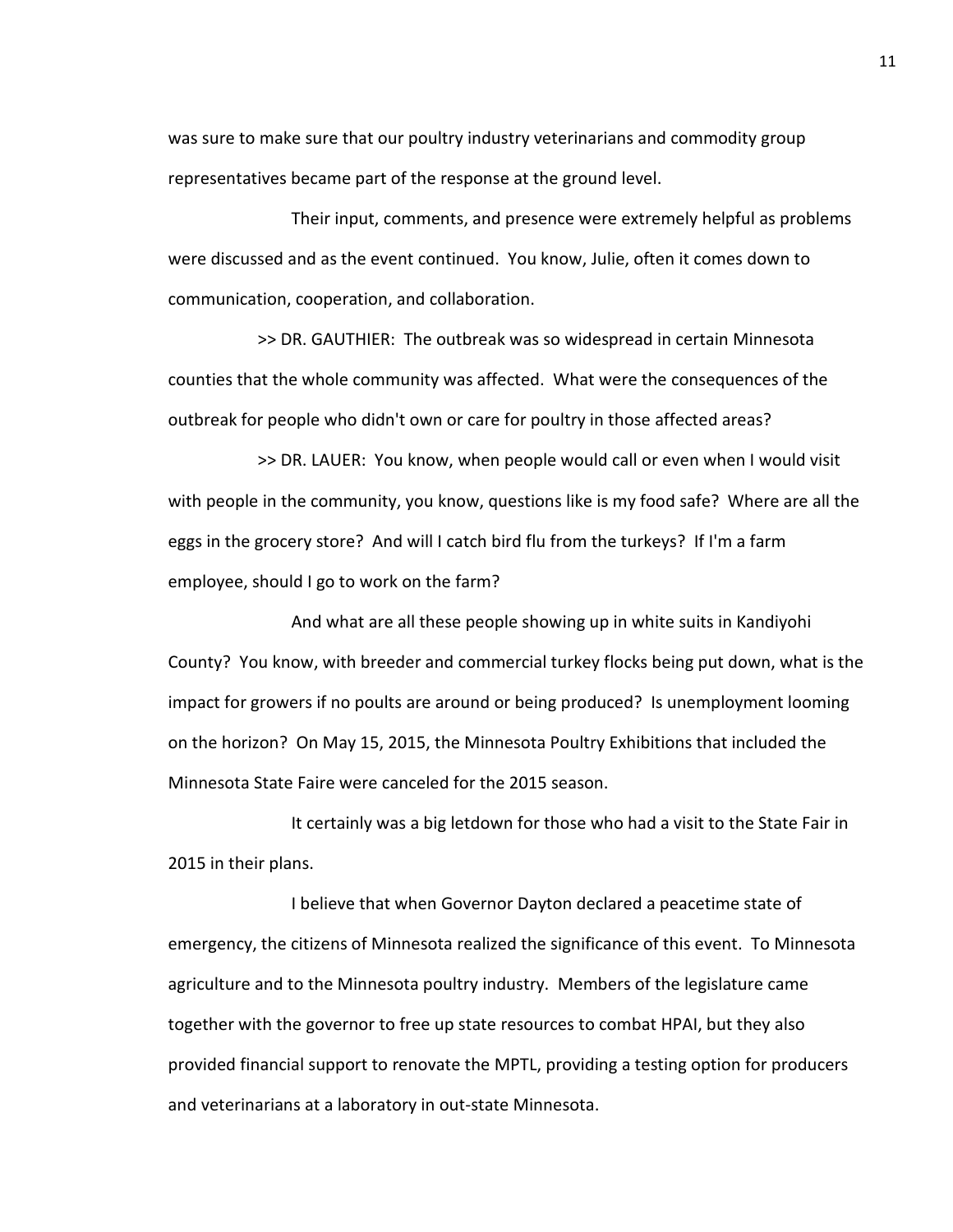It truly was an all-hands-on deck event. You know, Julie, and you certainly remember that Kandiyohi County, the EOC and Willmar was home for many out-state responders who helped us with this event and, you know, those folks, they missed birthday parties. They missed graduations, weddings, a lot of other different things.

And so, for all of those who are on this webinar who are listening, and you know who you are, thank you.

>> DR. GAUTHIER: Those were dark days, and I don't want to leave us in that place. The rest of the story is by July of 2015, the virus had been eradicated and the flood supply remained safe and no human infections were discovered. The producers were on the road to recovery, right, Dale?

>> DR. LAUER: You know, Julie, we have a resilient group here in Minnesota. Certainly, better times were ahead. Better days were ahead. And I think we are still on alert in the fall and the spring, but certainly it's something that we deal with. But as I look back, we certainly are at a better place than we were then.

# Backyard Poultry

>> DR. GAUTHIER: HPAI doesn't just affect large commercial poultry flocks. Birds in small backyard flocks are just as susceptible to these viruses. Dr. Rocio Crespo can give a firsthand account of an HPAI outbreak that affected only backyard flocks in the Northwestern part of the country in 2014-2015. Thank you for being here and sharing your story, Rocio. You worked in the state of Washington during an avian influenza outbreak in backyard flocks in 2014.

I was there also for a few weeks to help with the response, and I met small flock owners who were grieving for the loss of their birds due to the virus. Could you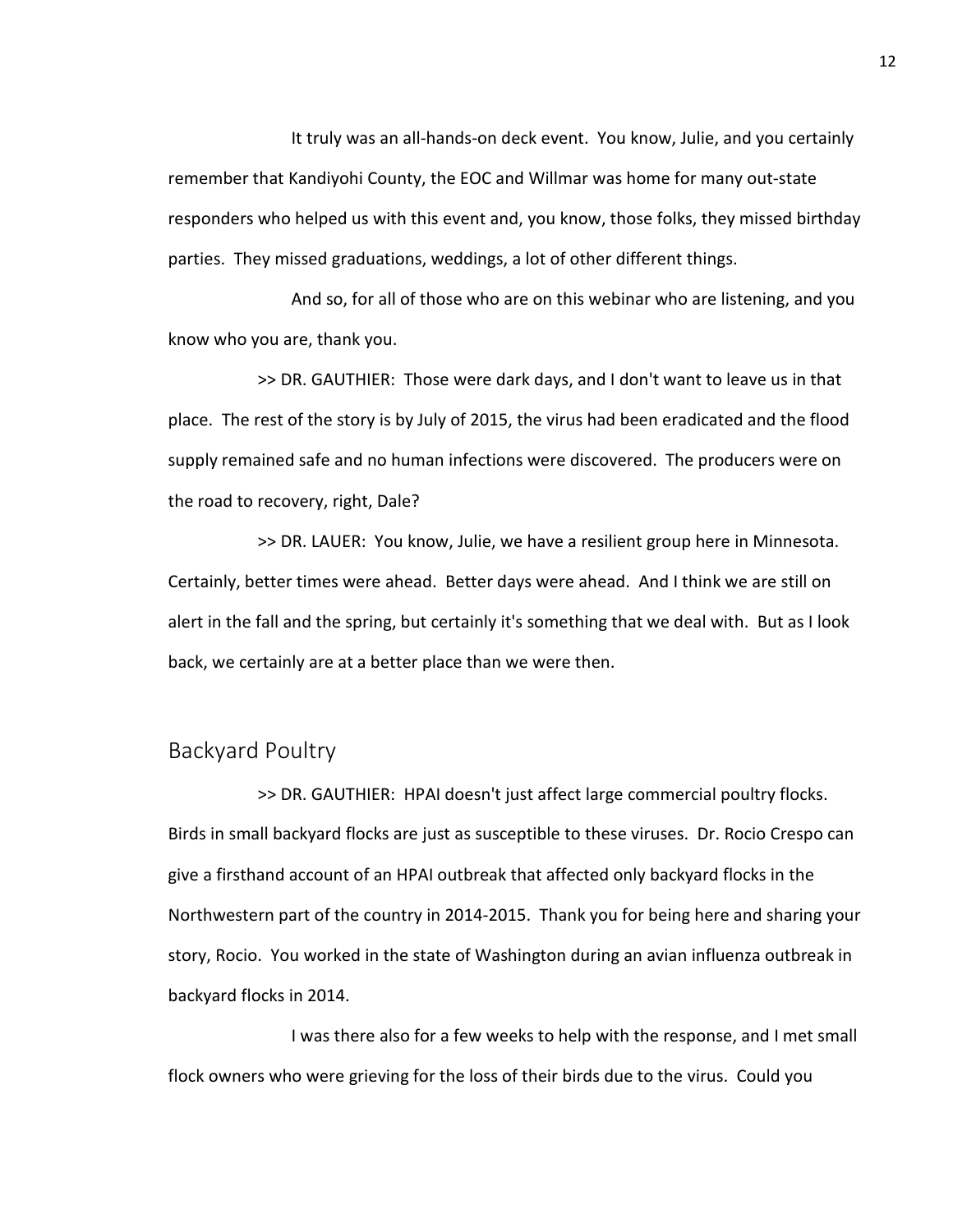describe how avian influenza affected the small flocks?

>> DR. CRESPO: Sure, Julie. As Dale mentioned earlier that for him it was the beginning of the year, for us in Washington we were just getting ready for the winter holidays when we heard from our colleagues in British Columbia Canada, of an outbreak of highly pathogenic avian influenza, or HPAI, in their commercial poultry flocks in the Fraser Valley. If you are not familiar with the area, the Fraser Valley is the most densely concentration of commercial poultry in the province of British Columbia.

This valley is located less than five miles north from the U.S. border. Sure, that from the slide, the numbers of flocks and birds affected is not as impressive as what happened in commercial poultry, but the impact to poultry owners was major.

I must point out this communication that happened between Canada and Washington was very important because as soon as we heard, we ramped up surveillance efforts near the border looking for possible incursions of this deadly virus.

Because of this effort, we were able to detect HPAI quickly in two independent sites simultaneously. One was in a raptor breeder operation and the second was in a lake where increased mortality in wild ducks was observed. Both sites were near each other and very close proximity to the border with Canada.

Once the virus was confirmed, surveillance efforts were intensified even more. Additionally, education and communication efforts in town hall meeting format with small flock owners near the border were initiated. The goal of these meetings was to inform the neighbors of the findings and prepare the owners in what was going to happen during the surveillance.

During the meetings we offered tools and skills to protect their own flocks. A major benefit of these town hall meetings was to personally meet the neighbors and state officials, those state officials were able to answer questions to the stakeholders rather than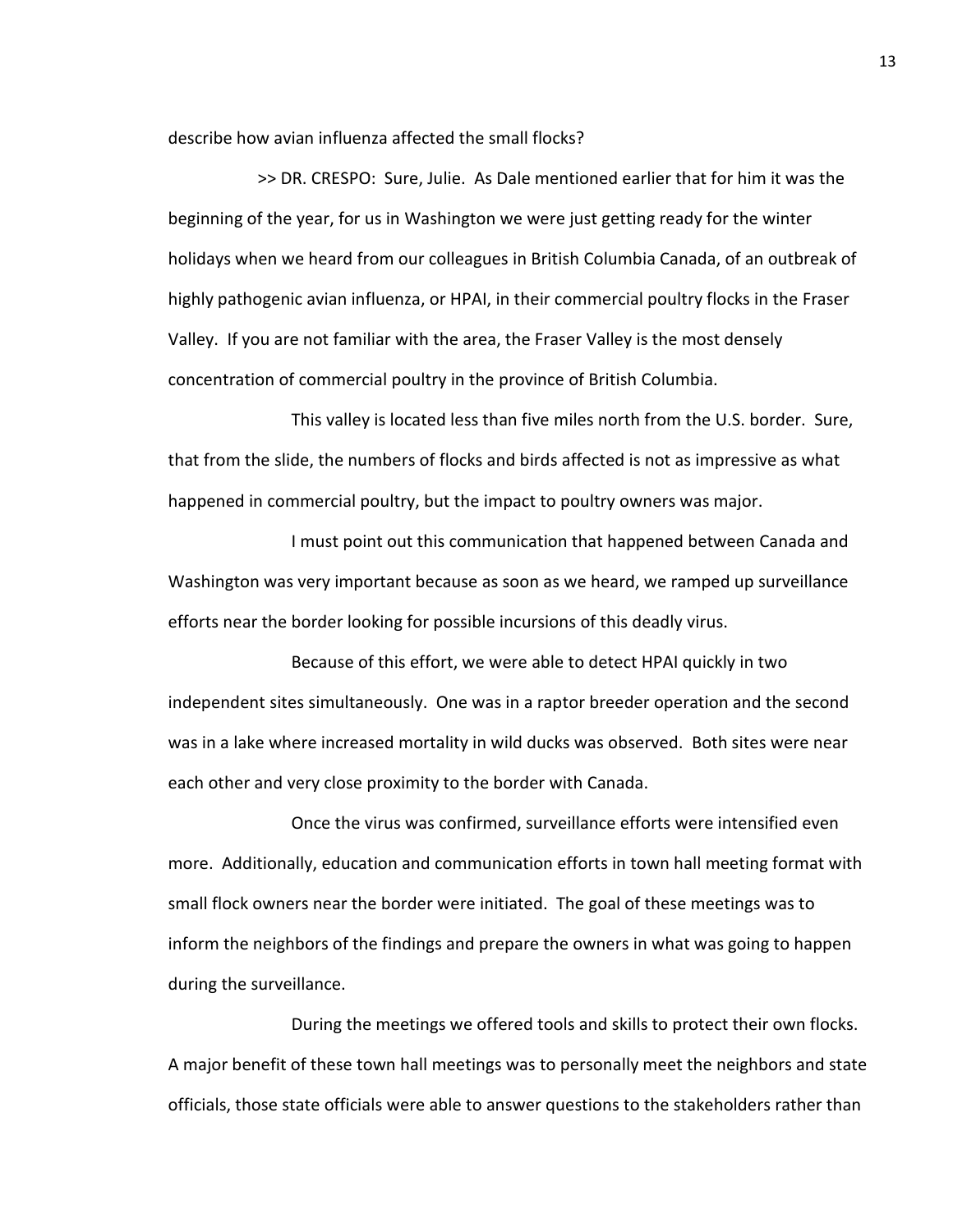leaving it to social media.

We communicate and relate with people, not with large entities or the government. This was a good strategy in Washington State, as people realized that veterinarians and the state and federal levels were part of the team and they were trying to protect their flocks. They were all in.

Even with good communications, we had several losses. Some were loving pets and owners grieved their loss. Some of those small flocks were rare heritage breeds, and they had to be destroyed. With this came the loss of income for the small flock producers. They saw genetic stock that they had been selecting and breeding for several years completely lost because of this outbreak.

An interesting observation here, during the highly pathogenic avian influenza outbreak, all five small flocks as well as the falconer premise in Washington State that were infected with this virus had contact with wild ducks.

As I said earlier, with small flock a major challenge is communication. Social media moves much faster as it is not monitored or controlled in any way. There is a lot of misinformation, unverified posts, and so it can spread the wrong information and even point fingers or blame innocent people. On the other hand, official communications may move slower and the wording is a little bit less colorful.

A communication person always was part of the government team when they went to an affected flock. The communications person was in charge to answer questions to the small flock owner as well as to the neighbors or even the press. When we go onto the property with full protective gear such as the white suits, clothes, caps, boots, masks, people wonder.

They ask what is going on? So, there was always someone to speak with them and calm them down.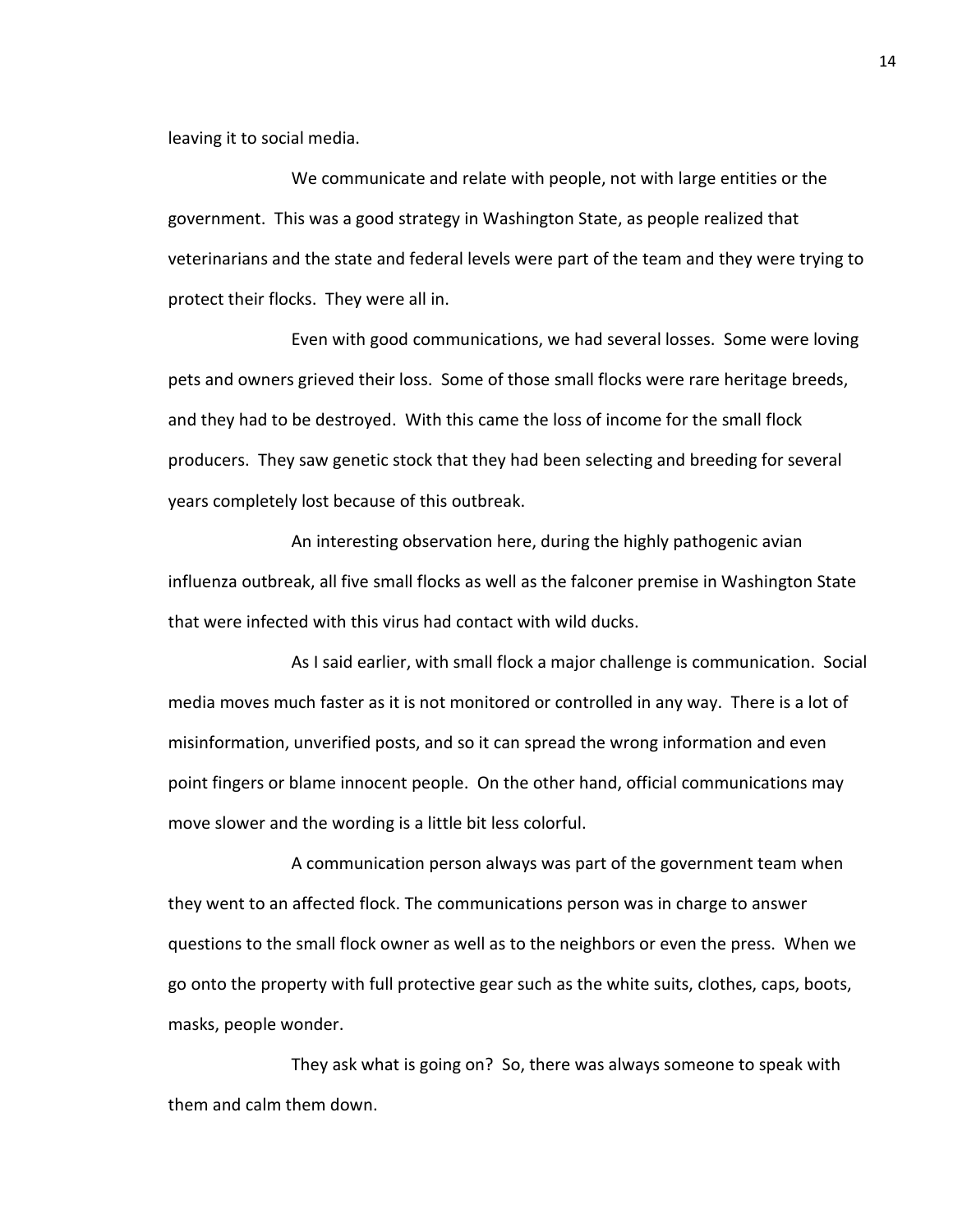Something I want to note is that the owners of the small flocks really cared for their animals. It is not so much the dollar value of the animal or animals, but it is more the personal interaction and the bond they have with these birds. On some occasions these animals have names, and the owners know the different character and behaviors. These owners want to protect their birds as anyone wants to protect their loving pet cat or dog.

>> DR. GAUTHIER: And there were consequences for small flock owners who were not affected directly by the avian influenza virus, right?

>> DR. CRESPO: Yes, certainly there was consequences for those flocks that were not affected directly by the avian influenza. As I said, the birds from directly affected flocks were put down most unfortunately. There was loss of genetics, and the same as happened in Minnesota, many of the shows and fairs were canceled. People were not able to show or sell birds which resulted in loss of income.

There was a mistrust between small flocks and commercial poultry. Commercial poultry saw these small flocks as incubators for HPAI. However, because of the little exchange between these two types of production, there was no infection from the small flocks to large producers. Still, lots of communication went underway in both small flocks and commercial farms.

Something positive that came out of the HPAI outbreak was education and biosecurity to small flock owners. This was the first time some owners heard of how to protect a flock. One of the major impacts, for instance, although this is not an example of poultry, was with the falconers.

They changed the way they feed their birds. Until HPAI they were splitting the carcasses and dividing the carcasses among multiple birds. After HPAI, they learned to feed a single carcass to a single bird to prevent infecting multiple raptors.

Similarly, small flocks increased biosecurity. We had increased reports of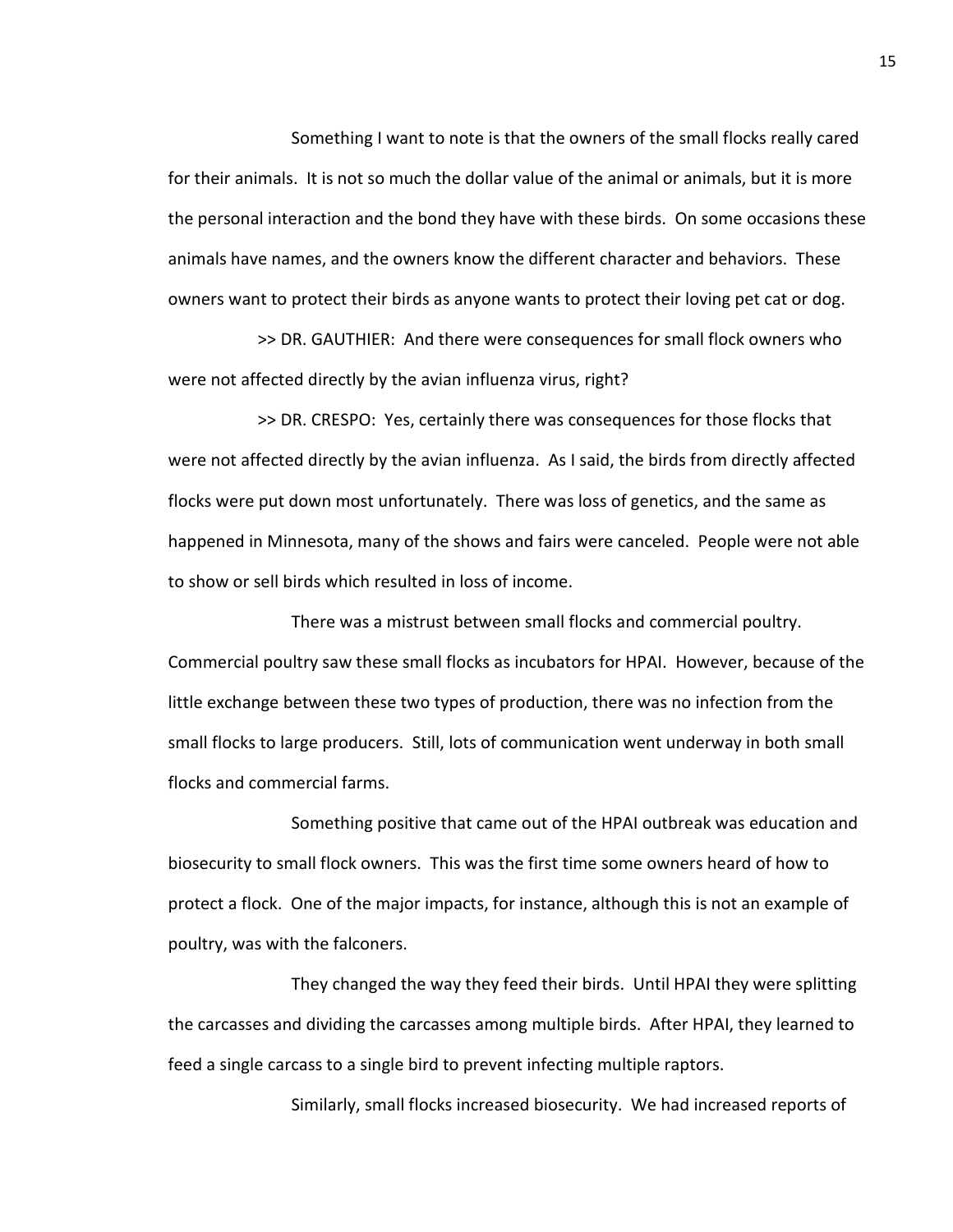mortality. We learned what it is out in the small flocks, fortunately, most of it was not related to avian influenza.

There were so many questions related to the potential of the virus passing to humans and as Dale said, many owners were asking if it was safe to consume the eggs from the birds.

## Industry Impacts

>> DR. GAUTHIER: HPAI outbreaks create a rippling effect of negative impacts even on people who don't raise poultry. Dr. Denise Heard in her role with U.S. Poultry and Egg Association, represents a wide range of people who have a stake in poultry production in the United States. And she has direct knowledge of how HPAI outbreaks affect business, jobs, and consumers. Thanks for talking with us, Denise. Grocery stores and restaurants are places where we might see effects from avian influenza outbreaks. How did the 2015 outbreak affect these businesses?

>> DR. HEARD: Thanks, Julie. Yes, the table-egg industry was hit pretty hard. Detections went from zero to over 30 million in only a few weeks, encompassing approximately 41 million birds: 35 million layers and six million pullets. Layer sites affected represented only 14 percent of the overall premises, but they represented 70 percent of the affected birds because of the large size of the premises affected.

The United States exports a relatively small percentage of its annual egg production but lost over 10 percent of the national laying hen inventory to the HPAI outbreak. In aggregate, the 2015 HPAI outbreak restricted the supply of eggs on the market, leading to the highest egg prices observed in more than 30 years after adjusting for inflation.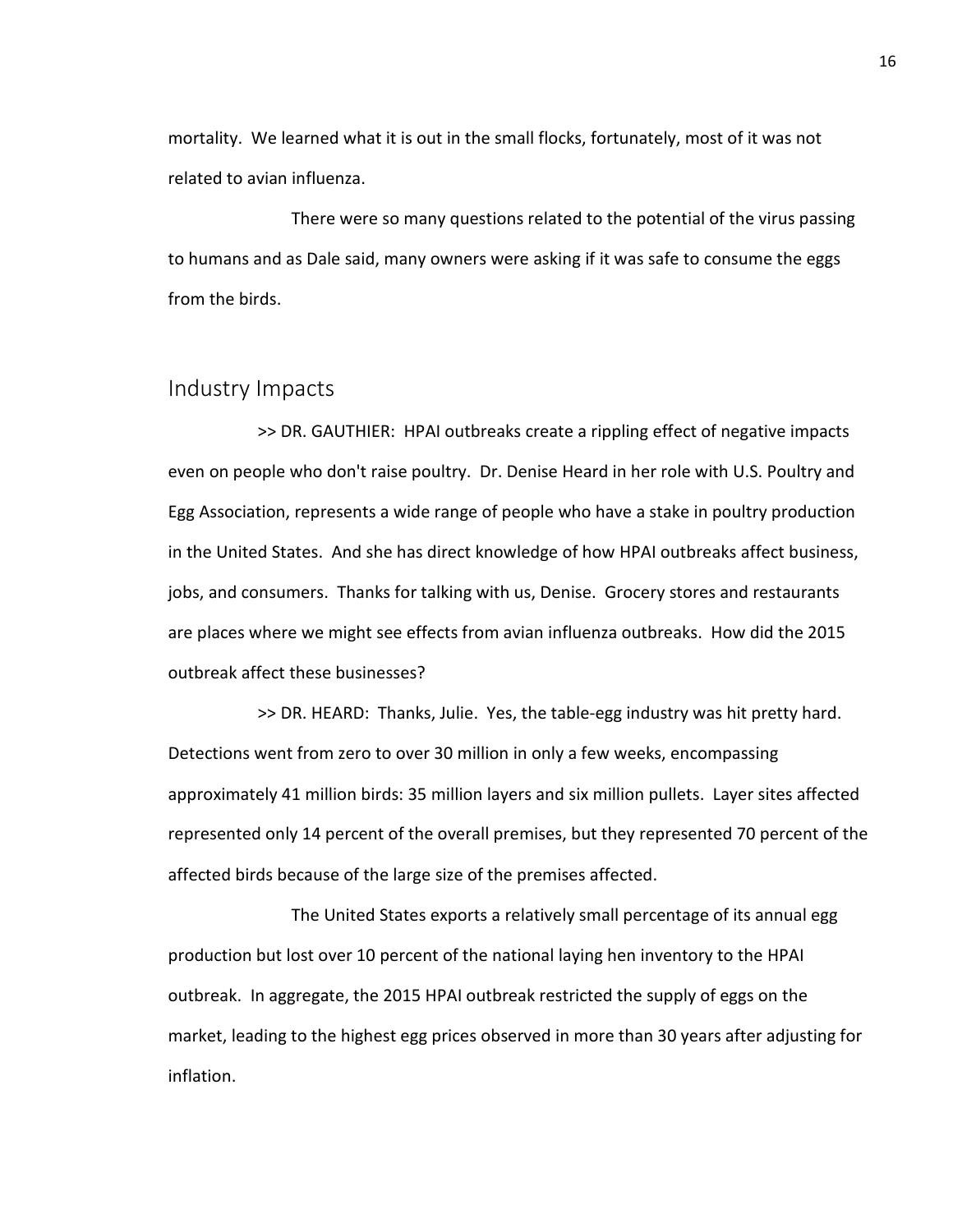The worst of the HPAI outbreak was restricted to the Midwest, but the impact of the price effects was seen across the country. On the turkey side, you have already heard from Dale that there were devastating economic effects felt by turkey growers and production companies. Further, there were issues fulfilling contracts and discussions began revolving around the need to potentially import turkey meat from other countries.

Though I don't know at what percentage that actually happened. The broiler industry received the least impact; however, valuable lessons were learned, and enhanced biosecurity measures and proactive preparation plans did ensue.

>> DR. GAUTHIER: International trade is a large component of the U.S. poultry industry. How is international trade with other countries affected by HPAI outbreaks?

>> DR. HEARD: Good question. HPAI outbreaks in the U.S. impacts international trade of US poultry consist of live and products immediately by means of imposed restrictions on exports. These restrictions vary depending on the importing country and its policies.

Some may ban imports from the entire country, whereas others at the other end of the spectrum may only restrict a small area around the index premises known as zoning or regionalization. Usually following the international guidelines for trade by the World Organization for Animal Health, better known as the OIE, which describes zoning in distances of six to 10 kilometers around the index premises

For the different activities related to animal movement and surveillance. Most countries adhering to these guidelines will take the ten-kilometer radius as the area from which they will not accept product from. Other countries may impose restrictions to trade with policies somewhere in between. The length of time the restrictions are applied also vary. But it tends to be at least three months. In some more extreme cases, it has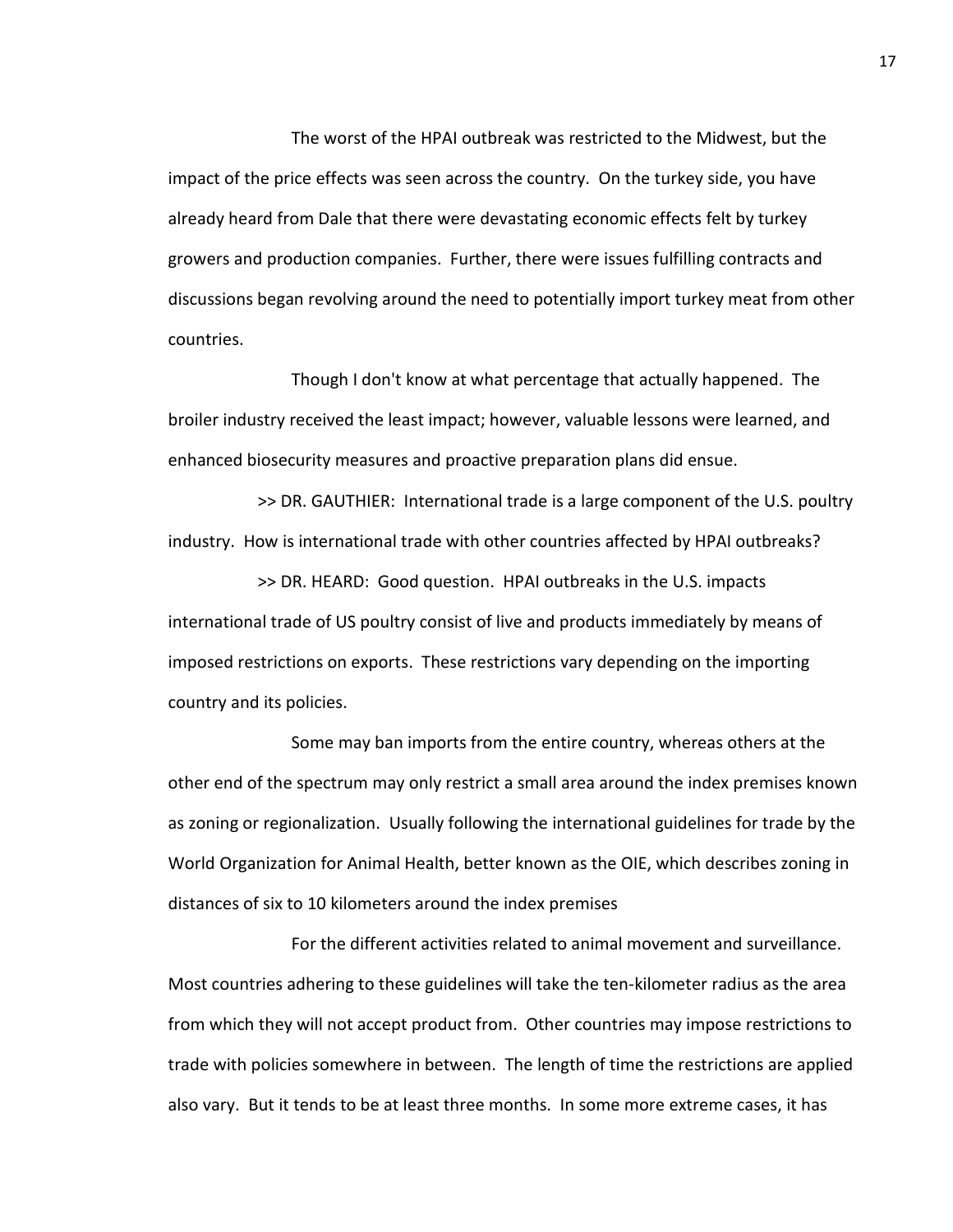lasted years.

The diplomatic relations tend to play a big role in determining how long restrictions are upheld. The impact on trade in this case is immediately evident, amounting to millions of dollars in losses due to the inability to export.

>> DR. GAUTHIER: Should small flock owners who aren't directly involved in international trade or even commerce across state lines be concerned about these trade impacts?

>> DR. HEARD: Yes. I think it is important for small flock owners to be aware of these trade impacts. Playing the good neighbor role is a simple answer, but we need to keep in mind that all flocks, large and small, intensive or backyard, and anything in between, are susceptible to infection by this terrible disease.

If and when HPAI outbreaks occur in any given area, all flocks, whether commercial or small, are susceptible to the disease, thereby an interest to those flock owners not involved in international trade to be concerned with being aware of this disease and also to implement biosecurity practices that intend to keep the diseases out.

Some small producers might not participate in international trade, but they may do regional commerce with their birds and products and when HPAI hits a region, local veterinary authorities are likely to impose local restrictions to animal movement, and thus also impacting those small producers. In fact, even LPAI in backyard flocks can impact trade. HPAI is a disease no one benefits from getting, while it's in everyone's best interest to keep out.

>> DR. GAUTHIER: Quite a few businesses provide services, or technical support, and equipment to the poultry industry. How do HPAI outbreaks affect the allied industries?

>> DR. HEARD: That's a great question, and as discussed, several times before,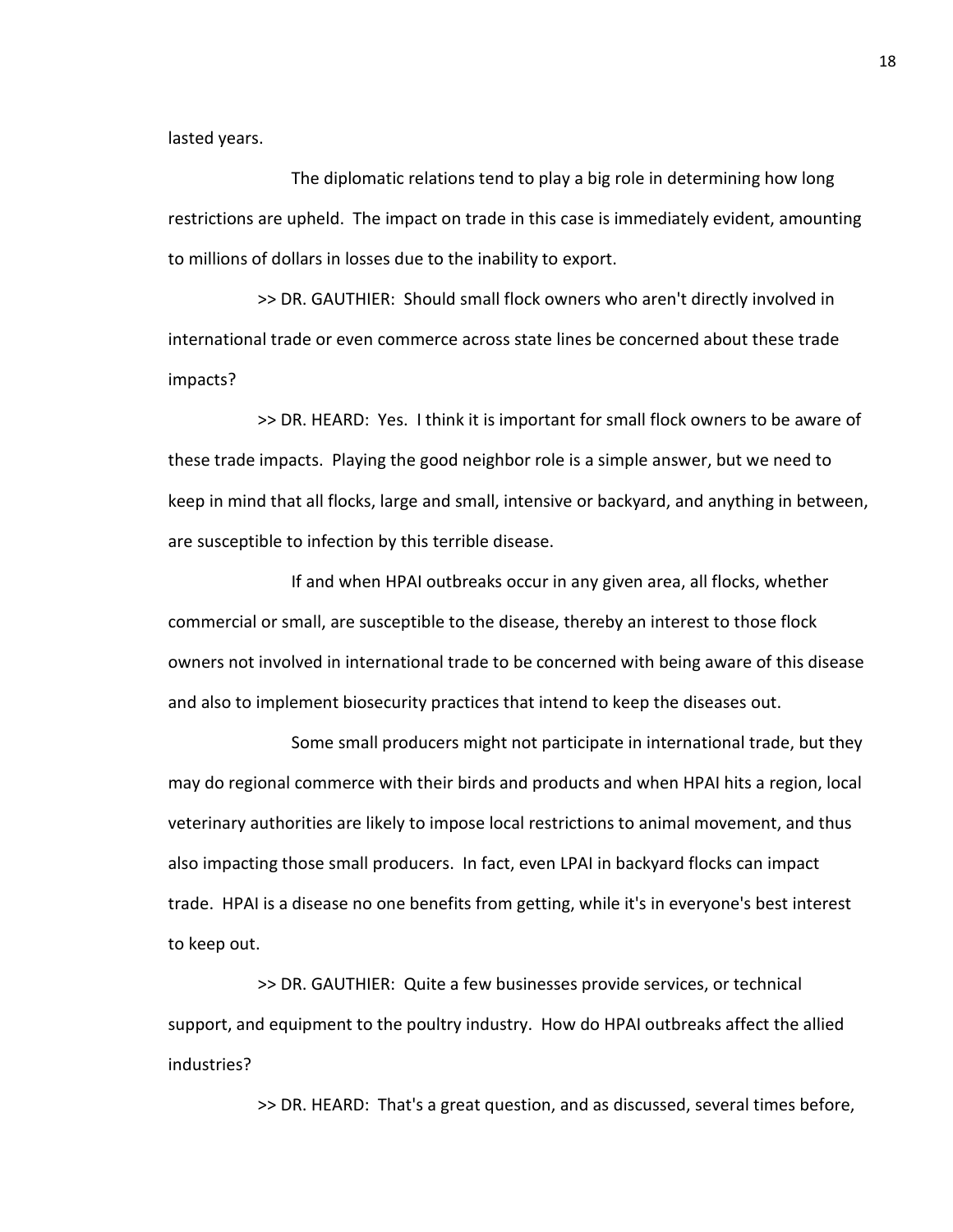HPAI affects everyone working in the poultry industry. The allied industry provides a great deal of customer support to their clients using their products. And during HPAI, the allied industry representatives cannot visit customers and troubleshoot their issues or problems; thus, business is impeded or lost. Furthermore, progress and timelines for any research field trials ongoing are affected as well.

>> DR. GAUTHIER: You and I have talked previously about how it's so important that we have consumer education and transparency with communicating with consumers. Why is it important to communicate well and openly with consumers during HPAI outbreaks?

>> DR. HEARD: That's super important and I don't think the importance of that can be overstated. USDA, both FSIS and APHIS, were very good partners in providing information to the general public during the 2015 HPAI outbreak. Consumers have lots of questions and concerns whether it's about the people with the white suits on or wondering if HPAI is contagious to humans, and if they can get it from eating their poultry.

APHIS did an excellent job being open as to where new cases were found while keeping everyone calm, at the same time when we had new findings.

>> DR. GAUTHIER: We just spend a lot of time looking back. Now let's look forward. Dale, are we better prepared for 2021 and beyond?

>> DR. LAUER: You know, Julie, yes, I think we are better prepared. We have really learned a lot these last six years since we have had HPAI in Minnesota. I have a short list of keys that everyone should be aware of, they should know, they should be able to explain if asked.

You know, our listeners, poultry producers large and small, should know the signs of HPAI. If there is an unexplained increase in mortality, decrease egg production, respiratory signs, as I mentioned when I talked about the turkeys in Minnesota, this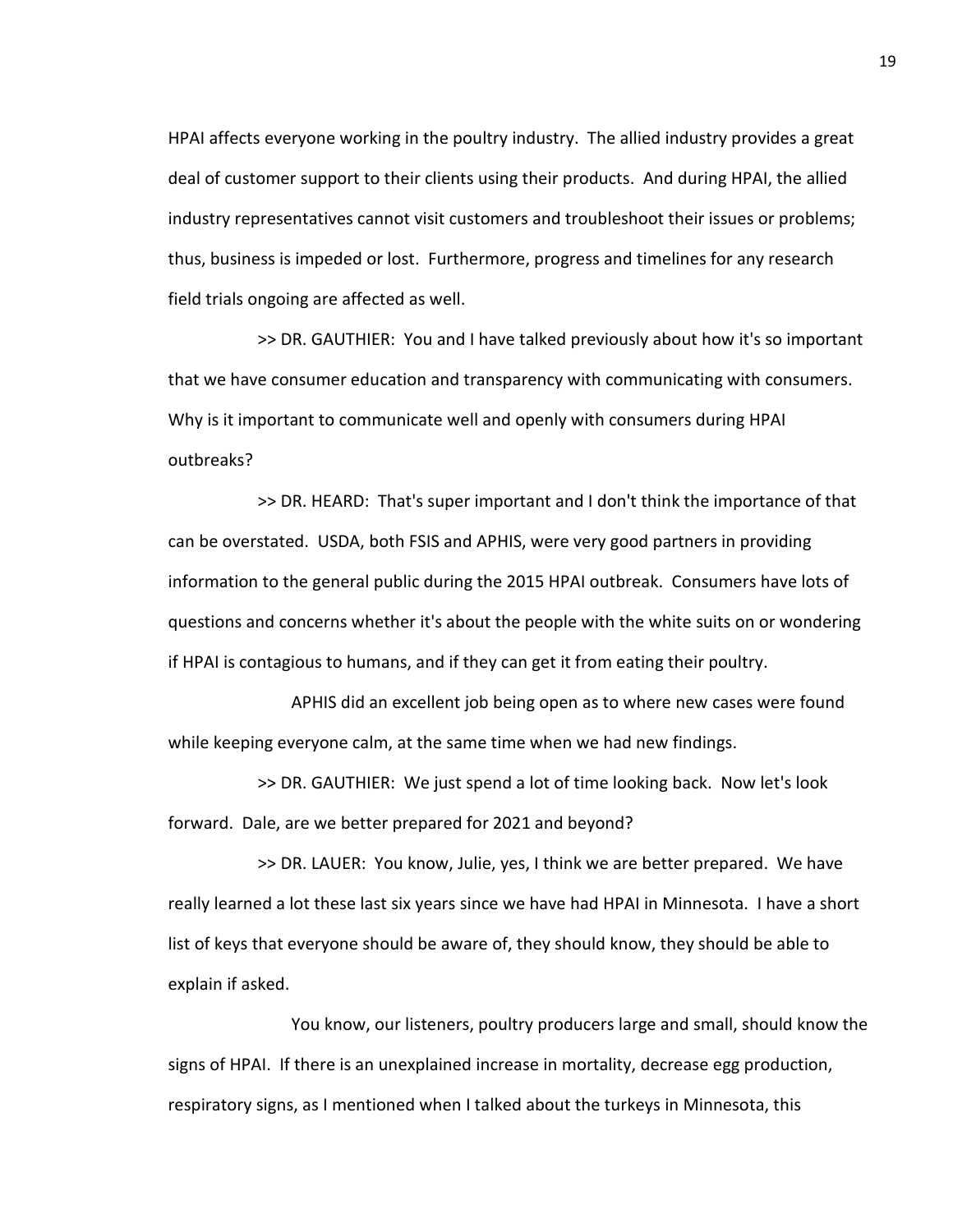extreme quietness, depression of the birds, sometimes you might even see some of these neurologic signs. They should be investigated.

You should make sure that people who work with your birds, whether it's you, whether it's your workers during the week or on the weekend, they should know what to look for.

And certainly, they should report what they are seeing. If you have a veterinarian, you should describe the signs, have them, him or her come in for a diagnosis. If you don't have a veterinarian, you certainly should contact your state animal health official. You have to make sure that if you have and need a diagnosis, that the proper samples are collected and that they are collected by an individual who is trained and/or certified by your state animal health official because they will know the correct number of samples and the correct type of samples and the laboratory that can conduct this type of testing.

Another thing I think all of our listeners should know about is preventing exposure, and certainly we have talked a lot about biosecurity. Poultry producers should be following their biosecurity plan. Biosecurity can prevent avian influenza if you use it consistently. Pay special attention to the line of separation and perimeter buffer area. Carefully follow safe entry and exit procedures into your flock.

You know, we are heading into the spring now and those weather conditions can make these procedures difficult because of mud, rain, wind and other shifting weather conditions.

At the same time, puddles and other standing water may attract waterfowl to get even closer to barns. So, this is a time to focus on safe barn entries. Making sure that garbage and dead birds are picked up outside of your perimeter buffer area is crucial as the virus can move through movement of dead birds and garbage off the farm.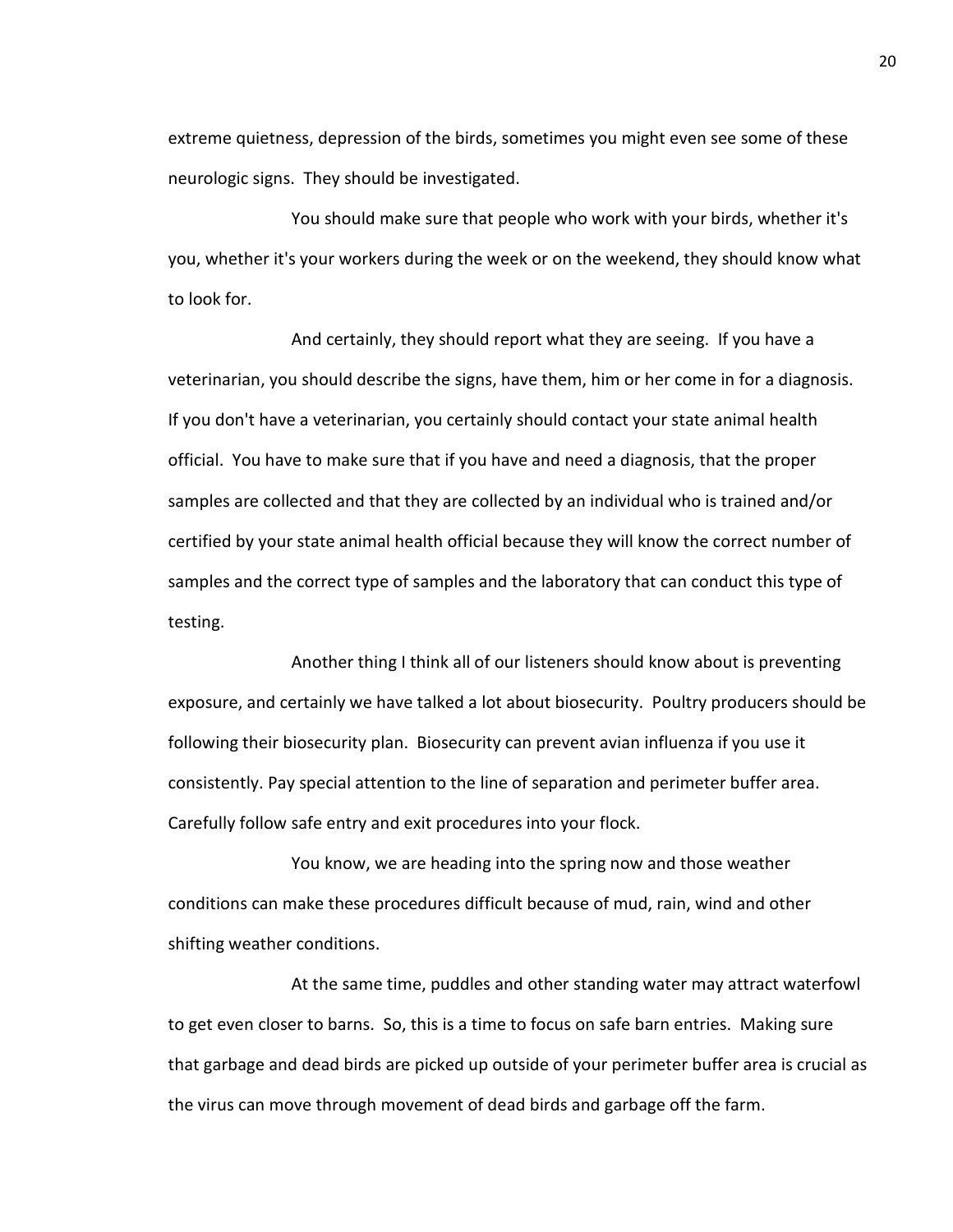And lastly on my short list is, if you see something, say something! You know, remind everyone that you talked to including the weekend help about their role in your farm's biosecurity. You really need to evaluate the risks that are unique to your operation, encourage employees to ask questions, and participate in protecting your flocks.

Because certainly as Denise mentioned, an introduction of HPAI affects you, but it moreover affects the poultry industry overall even throughout the country. And certainly, we want to make sure that our poultry industry and our stakeholders are protected from another introduction of this terrible disease.

>> DR. GAUTHIER: Rocio, I will ask you the same question that I asked Dale. Are we better prepared now than we were in 2014 for future avian influenza outbreaks?

>> DR. CRESPO: Well, I would like to say yes, but that we are better prepared in terms of communication with owners and producers. On the other hand, I'm afraid that many small flocks are not very well prepared. We have many new poultry owners due to the COVID-19 outbreak. These new poultry owners are unaware or not familiar with the events of 2014-2015.

Also, there are many small animal veterinarians who are now looking after these small poultry flocks that are not aware of the symptoms or the legislation around poultry. So, there is still wrought to do.

>> DR. GAUTHIER: Denise, what's your opinion about the level of preparedness for future avian influenza outbreaks?

>> DR. HEARD: Really, I think that we are better prepared. We learned the lessons from the 2015 outbreak and other devastating avian outbreaks that occurred subsequently. We now have a national biosecurity program for the commercial poultry industry. Additionally, we have a poultry primary breeder, avian influenza compartmentalization program to protect the export of poultry and poultry products.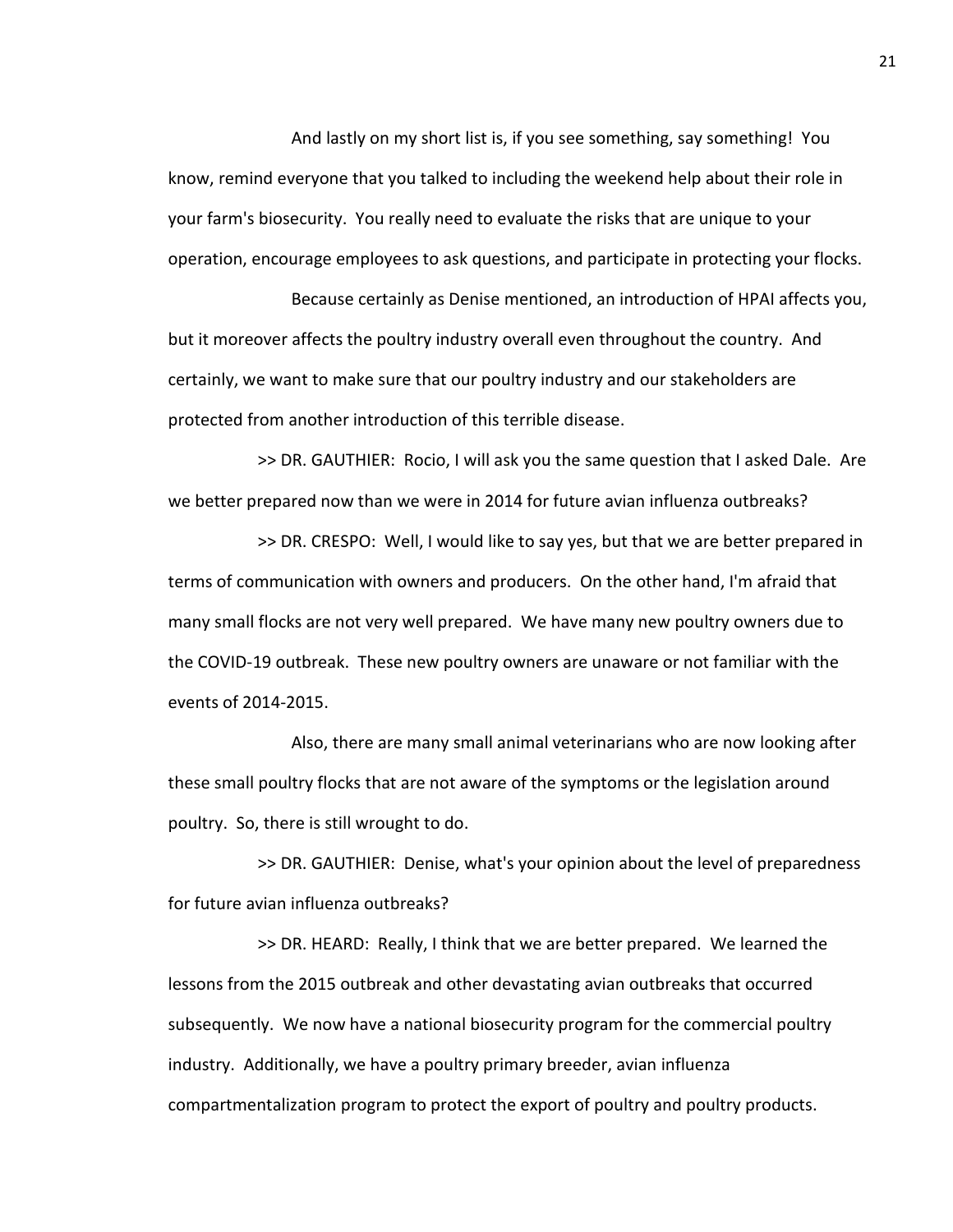Federal and state representatives as well as the industry, have all done their parts to ensure we are better prepared and equipped to handle such an ordeal.

>> DR. GAUTHIER: Finally, I would like to ask each of you, what's the most important thing that you want people who keep or care about poultry to know about preventing avian influenza outbreaks? Dale, you will start.

>> DR. LAUER: Well, Julie, I am going to take the Boy Scott motto, "Be prepared." I think you need to be prepared at the farm level, understanding your farm biosecurity. And certainly, a tag line that I've hung onto is, say what you do, do what you say. I would also suggest not delaying a diagnosis, and certainly knowing who your state animal health official or your state veterinarian's office is.

Ben Franklin had a quote, by failing to prepare, you are preparing to fail. In 2014 and 2015, it was Minnesota and 20 other states that were impacted by HPAI. And there is no way to predict what will happen in '21. So, prepare, don't panic.

>> DR. GAUTHIER: Rocio, what is your take-home message for us?

>> DR. CRESPO: So, for small flocks, I recommend they become familiar with biosecurity and other means to prevent disease in their birds. Contact your state veterinarian or extension office and get education on how to control certain diseases.

If a small flock owner decides to raise multiple species, be aware of the risks and learn how to manage multiple species on the same property. Highly pathogenic avian influenza not only affects the infected flock but also affects your neighbors whether they have poultry or not.

>> DR. GAUTHIER: Denise, I will give you the last word. What is it we should remember?

>> DR. HEARD: Thanks, Julie, for giving me the last word and I will leave everyone with this. Biosecurity, biosecurity, biosecurity! We must remain vigilant and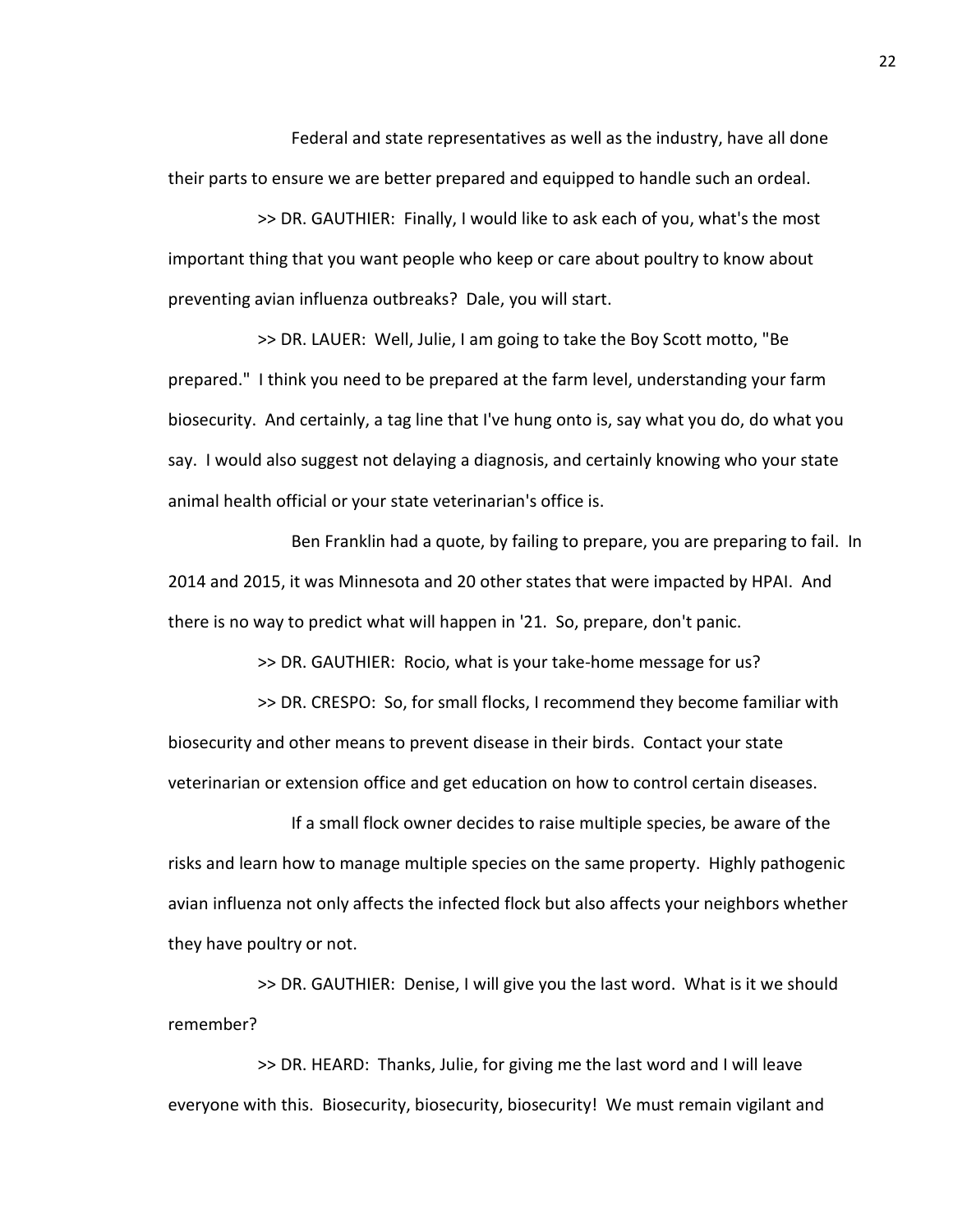constantly take steps to protect flocks at all times, during peacetime as well as during war time. For international trade, we have to maintain those good relationships with our trading partners because they are key for continuity of business.

At all times we must not become complacent.

>> DR. GAUTHIER: It's been a pleasure working with you, Dale, Rocio, and Denise. Thank you very much for your willingness to share your experiences. I hope we work together again soon, not in an outbreak, but on a preparedness exercise.

# Defend the Flock

I will conclude our presentation with an overview of the resources available through USDA APHIS that will help you prepare for poultry disease outbreaks and make biosecurity an everyday practice.

APHIS Veterinary Services has developed a library of checklists that provide practical tips and recommendations. We encourage you to visit the Defend the Flock website to view and download these materials. All the checklists are available in multiple languages, including Spanish, Chinese, Vietnamese, and Tagalog.

On our website you'll find lots of other free tools, including videos, recordings of our previous webinars, info cards, newsletters, posters and other resources. APHIS has also created social media content to help promote biosecurity.

Infographics covering many best practices are available in English and Spanish. We hope that you will share these with your colleagues and fellow poultry keepers on Facebook, Twitter, Instagram and other social media channels to make sure everyone is using biosecurity every day every time no matter the size of the flock. Be sure to check out more helpful information on our social media channels.